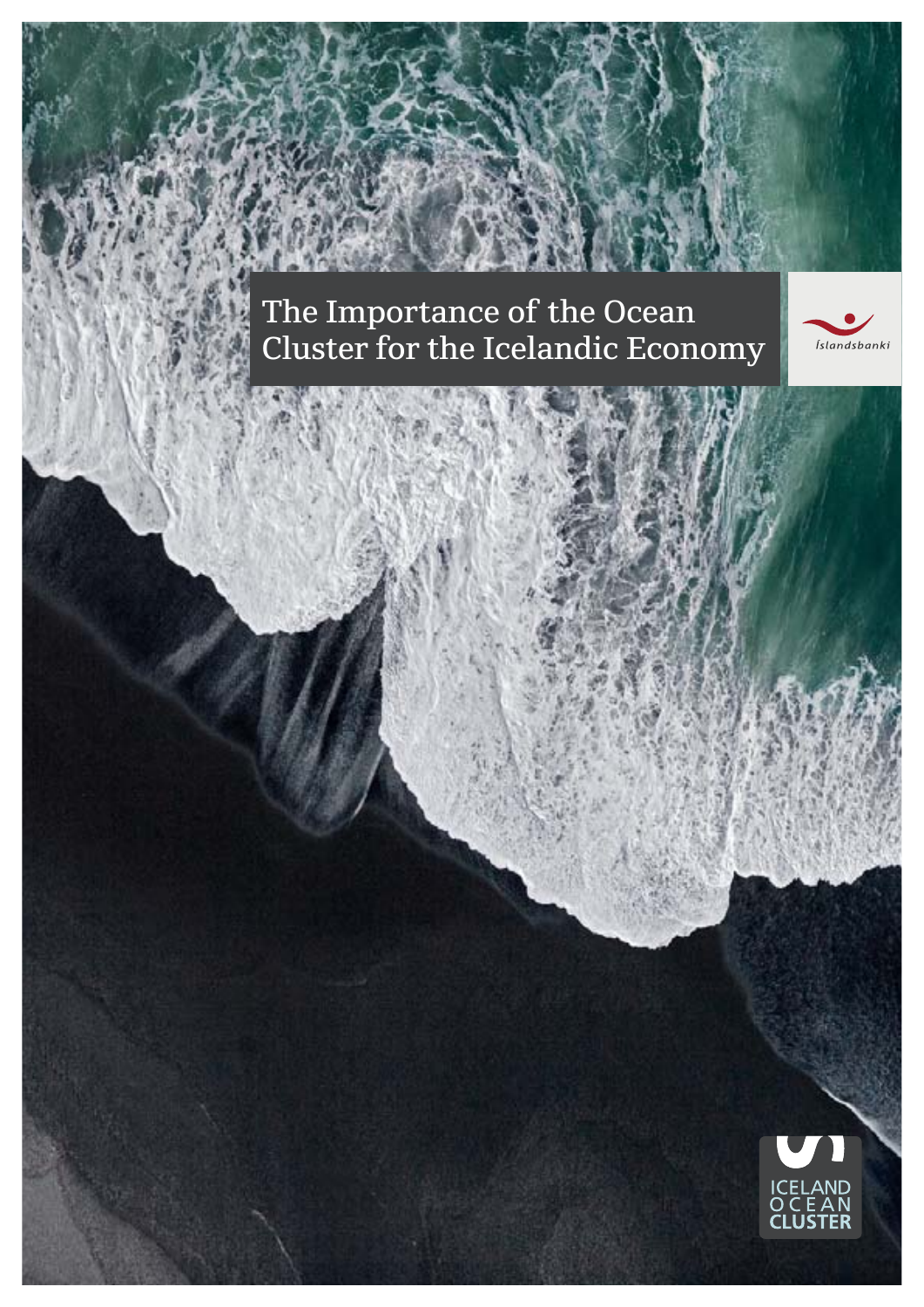# Authors' introduction

This paper seeks to describe the economic importance of the ocean cluster, i.e. the fishing industry and related sectors in Iceland. The paper is based on research that has been carried out over the past two years.

The theoretical basis of this research is twofold. On the one hand it is based on scientific theories of "base industries" (North, 1955; Tiebout, 1965), i.e. industries that form the basis for, or are a prerequisite for, other industries in the region. There is every indication that the fishing industry is such an industry in Iceland. On the other hand, the paper is based on more recent ideas about cluster formation in the economic sector (Porter, 1990), where a number of companies in a particular field are economically interrelated and base their activities on each other and possibly a common base industry. There is every indication that such a cluster, which may be called the ocean cluster, has already formed around the traditional fisheries sector in Iceland.

Three lines of research have been carried out on the basis of this theoretical foundation. The first line was analysis of and empirical estimation of the macroeconomic contribution of the fishing industry and related sectors which the economists Linda Bjork Bryndisardottir and Anna Gudrun Ragnarsdottir have prepared. The second line of research aspect involved the general description and mapping of the ocean cluster, for

 which Vilhjalmur Jens Arnason, Project Manager was responsible. The third line of research was the preparation of a summary of the technology firms in the ocean cluster which Eva Iris Eyjolfsdottir, a marketing specialist, prepared. This paper focuses mainly on the principal conclusions of the first line of research; the assessment of the macroeconomic contribution of the ocean cluster. This work, however, has benefitted from the other lines of investigation and is partly based on them.

Experts from Statistics Iceland, particularly Gyda Thordardottir and Stefan Jansen, have given us a great deal of help in obtaining and interpreting basic data on the fishing industry and the ocean cluster for which we are very grateful. Moreover, we wish to express our gratitude to the more than 100 companies in the ocean cluster that have provided us with statistics and other information about their operations. Finally, we wish to thank the experts in the Islandsbanki fisheries industry team for their excellent partnership.

Thor Sigfusson Director of the Icelandic Ocean Cluster

### Ragnar Arnason

Professor at the University of Iceland

*This report is a translated version of a report originally written in Icelandic.*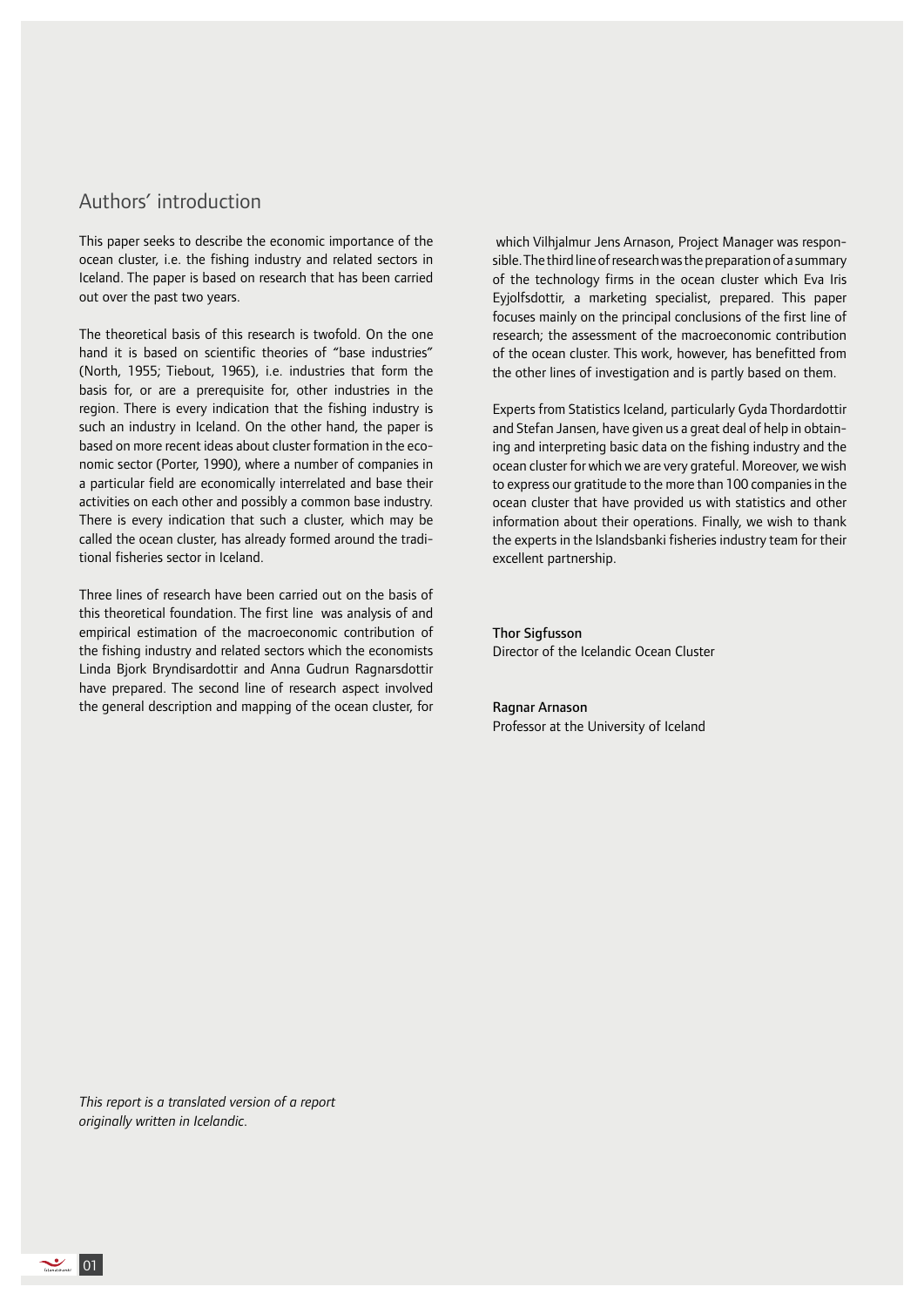# Table of contents

| Introduction                                                                    | $\overline{4}$   |
|---------------------------------------------------------------------------------|------------------|
| 2 Fisheries as a base industry                                                  | 5                |
| 3 The ocean cluster                                                             | $6 \overline{6}$ |
| 4 The fisheries sector's contribution to GDP                                    | $\overline{9}$   |
| 4.1 Direct contribution                                                         | 9                |
| 4.2 Indirect contribution                                                       | 9                |
| 4.3 Demand effect                                                               | 12               |
| Other activities in the ocean cluster                                           | 14               |
| 5.1 Export activities in the ocean cluster                                      | 14               |
| 5.1.1 Technological equipment for vessels, processing and fishing               | 14               |
| 5.1.2 Transport activities                                                      | 15               |
| 5.1.3 The ocean's bioactive compounds                                           | 15               |
| 5.1.4 Aquaculture                                                               | 16               |
| 5.1.5 Sales, marketing and distribution                                         | 16               |
| 5.1.6 Research, consultancy services and financial services                     | 16               |
| 5.1.7 Further processing of seafood                                             | 16               |
| 5.1.8 Other companies                                                           | 17               |
| 5.2 Summary                                                                     | 17               |
| 5.3 Overseas operation                                                          | 17               |
| 6 Conclusions                                                                   | 18               |
| Bibliography<br>7                                                               | 21               |
| Appendix 1                                                                      | 22               |
| Theoretical basis of measurements of the contributions of industries to the GDP |                  |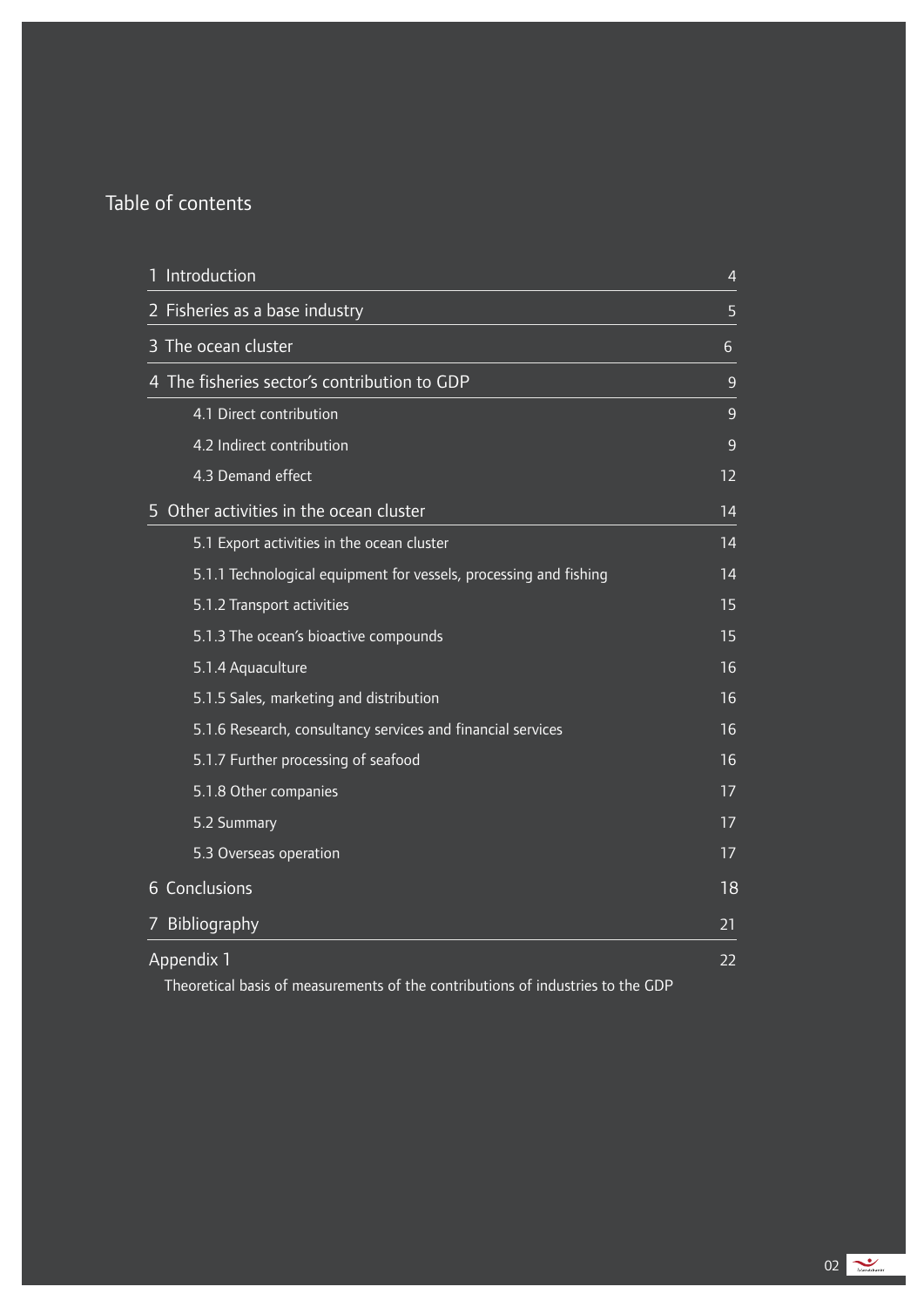

# Key highlights

- 1. Fisheries constitute a base industry in Iceland.
- 2. The fishing sector's contribution to GDP in 2010 was 10.2%.
- 3. The total contribution of the ocean cluster to the GDP was 26%, whereof the indirect contribution was 7.3%, demand effect was 7% and the contribution of independent exporters in connection with the fisheries industry was approximately 1.5%.
- 4. According to Statistics Iceland, approximately 8,600 people are directly employed by the fisheries industry or approximately 5% of Iceland's workforce.
- 5. The ocean cluster creates around 25,000 to 35,000 jobs in the economy, directly or indirectly. These results indicate that the ocean cluster forms the basis for more jobs in the economy than has previously been assumed.
- 6. The fisheries sector is responsible for 50% of the total turnover in the textile industry, which includes net making and various other fishing gear manufacture.
- 7. Fisheries exports in 2010 amounted to ISK 220bn.
- 8. 2.250 direct jobs have been created due to the operations of companies connected with the fisheries sector, the turnover of these companies was ISK 38bn in 2010 or approximately 4% of Icelandic exports that year.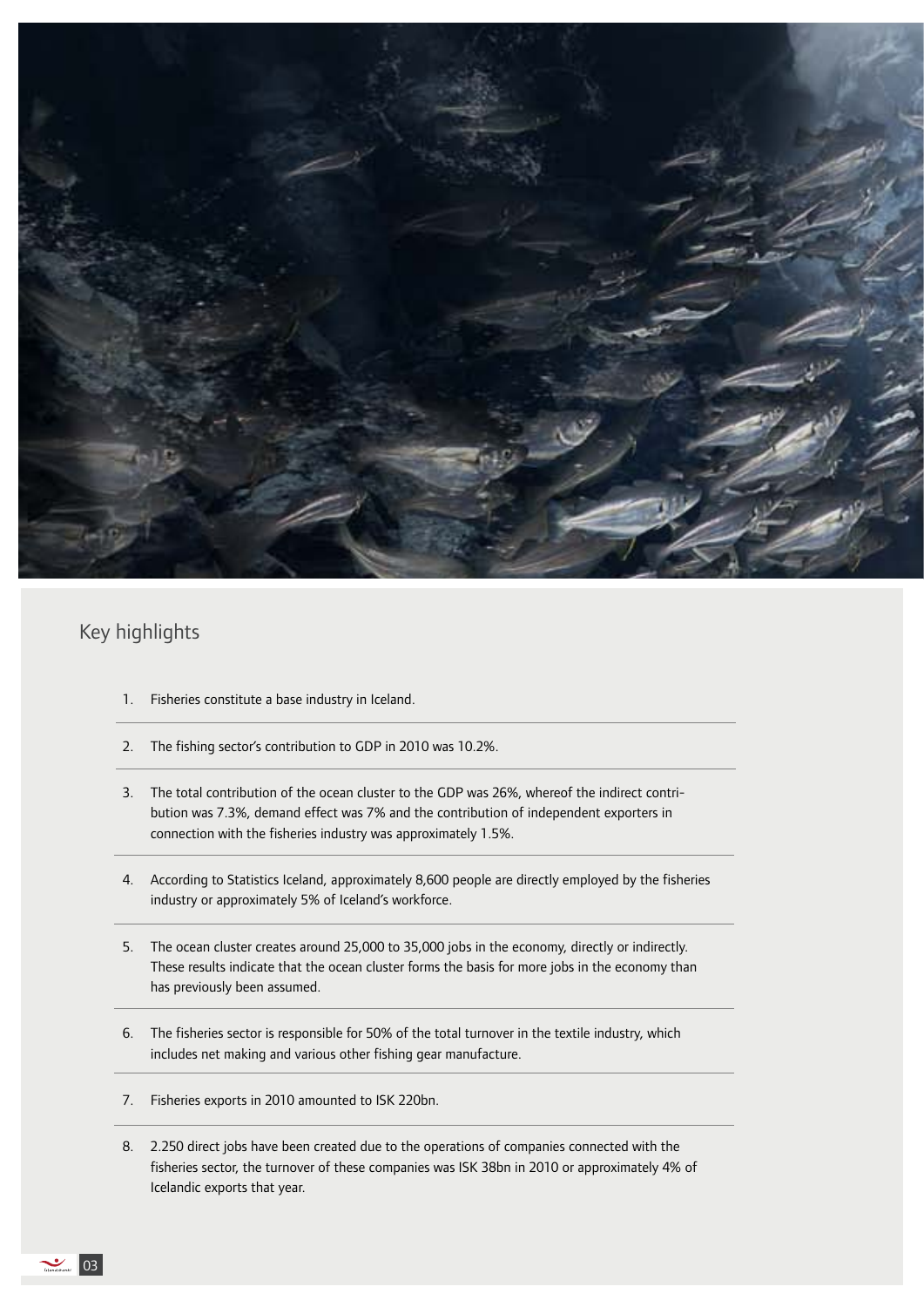

# 1 Introduction

The fisheries sector has been regarded as one of the cornerstones of the Icelandic economic sector for quite some time. According to the national accounts, however, the direct contribution from fisheries and fish processing to the GDP has only been 7–10% over the past few years. At present, the sector employs around 8,600 people or approximately 5% of Iceland's workforce (Statistics Iceland, 2011). These statistics do not accord with the alleged fundamental role of the fisheries sector in the Icelandic economy. As a result, it could be tempting to assume that the fisheries sector's role as the foundation of the Icelandic economy has had its day, but is this in fact so? Do these statistics provide a realistic view of the importance of the fisheries sector in the Icelandic economy?

It has long been obvious that the economic effects of the fisheries industry in Iceland are much greater than as measured directly in the national accounts. Ragnar Arnason and Sveinn Agnarsson (2005) pointed out that the fisheries sector is a base industry sector and that its total contribution to GDP was higher than its direct contribution, according to the national accounts. They prepared a statistical assessment of these overall effects that indicated that they could be between 25% and 35% of GDP. Reports issued by Statistics Iceland "Sjávarútvegur sem grunnatvinnuvegur" (2003) (The fisheries industry as a base industry) and "Hlutur sjávarútvegs í þjóðarbúskapnum" (2007) (Share of the fisheries sector in the national economy) discussed similar issues and are generally in agreement. Comparable measurements of the economic importance of the fisheries sector in Newfoundland (Roy et al 2009), moreover, also point to the same conclusions.

This report describes the investigation into the scope of the fisheries industry and related industries in the Iceland ocean cluster. The term ocean cluster refers to the traditional fisheries sector and all the manufacturing activities it supports, whether directly or indirectly. This includes manufacturing operations that can be regarded as having resulted from the fisheries industry, in the sense that they initially served the domestic fisheries sector but have subsequently developed to stand on their own, and may even have started their own exports. The reason that it is considered appropriate to include such operations in the ocean cluster is that they were created because of the traditional fisheries industry, grew under its protection and would probably not exist at present if it were not for the industry's support to begin with.

Consequently, it is clear that by examining the ocean cluster as a whole, a much clearer picture of the importance of the fisheries sector in the Icelandic economy can be obtained than can be obtained by examining only the traditional fisheries and fish processing. In addition to that already mentioned, it must be kept in mind that relatively simple changes to operating arrangements in the traditional fisheries sector, such as employing contractors for more tasks (i.e. outsourcing), can significantly distort the view of the economic importance of the sector if account is only taken of the fisheries firms. These tasks may be quite substantial, such as offloading catches, maintenance work on fishing vessels and fish processing plants, as well as a variety of other services. When fisheries firms decide to purchase such services from other companies instead of performing them themselves, official figures can indicate a decrease in the number of people employed by the fisheries sector when in fact no decrease has occurred.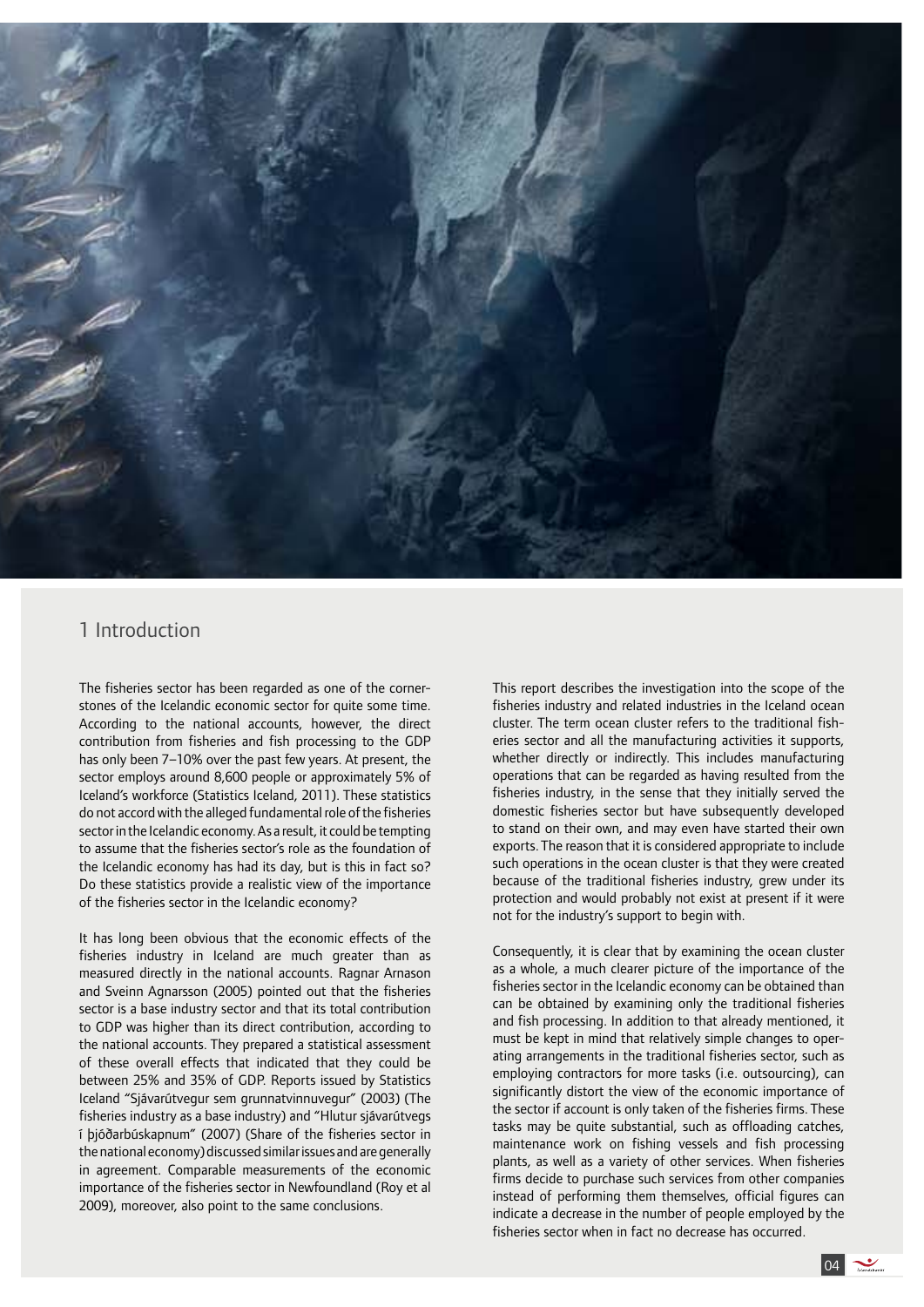### 2 Fisheries as a base industry

The term base 'industry' has been under development for quite some time. Its origin can be traced to the research carried out by the German economic historian Werner Sombart early in the 20th century (Krumme, 1968) and subsequently to developments in regional economics in the latter part of the same century (Andrews, 1953; North, 1955). Regional economics divides economic industries into two, base economic industries on the one hand, and, on the other, the manufacturing and service sectors that are formed on that foundation and which are based on its continued existence.

Noel Roy, Ragnar Arnason and William E. Schrank (2009) set forth a definition of the term 'base industry', which is as follows:

> *The economic base is an industry or a collection of industries that is disproportionately important to a region's economy in the sense that other economic industries depend on the operation of the economic base but not vice versa, at least not to the same extent.*

One can imagine an unpopulated region that is rich in a natural resource, such as valuable minerals or fishing grounds. The technology and knowledge to exploit the resource profitably is available and, as a result, funding and workforce moves in and an industry, based on the exploitation of the resource, is created. This industry is therefore defined as the base industry. Following the establishment of the base industry, numerous other industries that serve the base industry and its employees may surface. Some of these industries may provide the base industry with resources that can be economically manufactured in the area. Such economic operations are often called the backward connection of the base industry (Kindleberger, 1965, 1989). Other industries may be established for the purpose of meeting the demands of employees for goods and services to the extent that such manufacture is feasible in the area. Such industries may include various public services. These derived industries and service operations also need a workforce and resources. This creates further demand and more industries, and so on and so forth. Overall, the scope of such derived operations can become quite large when compared with the base industry. The scope is first and foremost dependent on local ability to meet the demand for goods

derived industries will also fail, unless the people in the region are able to find and develop a new base industry.

At the same time, it is clear that if the base industry were for some reason to shrink, this would have a chain reaction. If, for example, there were a catch failure, the base industry would have less income and would therefore lessen its business with service sectors. This would make it necessary to reduce the number of employees. The service sector would subsequently be downsized and the basis for continuing the operation of some of the businesses would fail and some would cease operations. Thereby, the economic downturn in the region as a whole would be greater than the downturn in the base industry itself. This is in fact one of the main characteristics of base industries – they have a knock-on effect on the economy. If, for example, a cinema ceases operations, this would not have the same type of effect. It is most likely that people's business with a cinema would simply be transferred to similar leisure pastimes, i.e. the closure would not have knock-on effects, at least not to the same extent.

It is clear that the fishing industry is a base industry in Iceland in the above sense. Iceland has valuable fishing grounds which would be exploited even though little or no services were available from land. This can be seen from the way foreigners fished in Icelandic fishing grounds for centuries, right into the 20th century, because this exploitation was generally carried out without any significant services from Icelanders. The same applies to foreign fisheries operations outside Icelandic territorial waters at the present date. The operation of the fisheries sector in Iceland, however, has called for a wide range of derived operations in the country. Such operations involve the manufacture of resources and services for the fishing industry, further processing, transportation and distribution of seafood products, and services for employees of the fishing industry and related sectors. As described in the previously mentioned research (Ragnar Arnason and Sveinn Agnarsson 2006, Agnarsson and Arnason 2007 and Statistics Iceland 2007), the fisheries industry has been a base industry in Iceland for a long time.



and services that the base industry creates, directly and indirectly.

The core of the matter is that all these derived operations are created due to the establishment of the base industry and rest on the foundations that this industry has created. Without the base industry, these other industries would never have appeared and, if the base industry leaves, e.g. because the mine of valuable minerals runs out or if fish stocks are destroyed, the risk is that the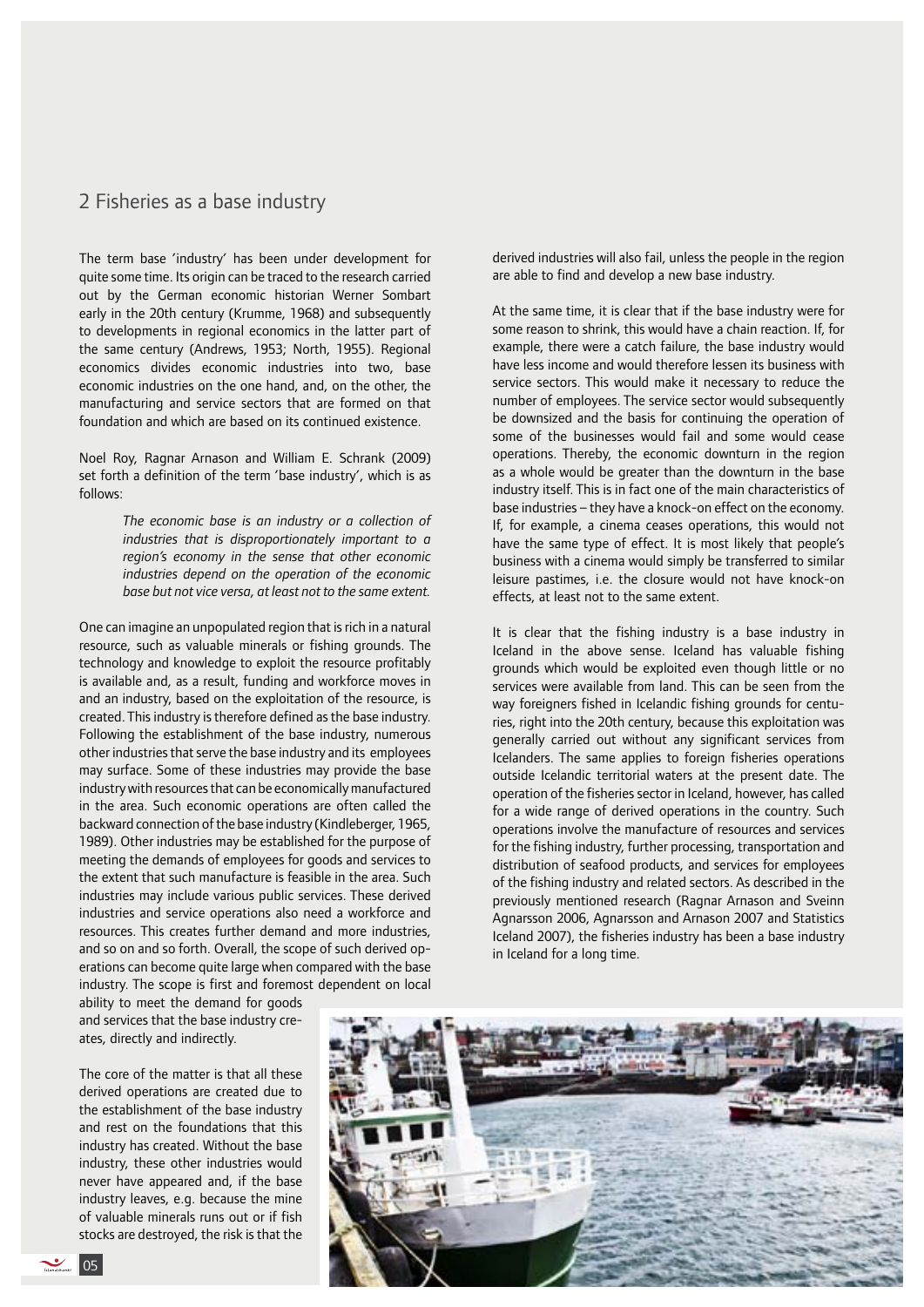# 3 The ocean cluster

Michael E. Porter (1990), one of the principal pioneers of cluster research in the world, defines clusters in economic sectors as:

> *... a group of related companies, suppliers, service providers, companies in related sectors and public bodies ... in specialised fields that compete among themselves but also work together.*

As with the term 'base industry', cluster analysis of sectors traces its origins to regional economics. Cluster analysis, however, was developed later than the scientific theories on base industries, or in the final quarter of the last century. Cluster analysis has been used to explain the development of industries and business in specific regions. It has subsequently been used to explain the growth and development of towns, cities and even nations. The developmental history is typically as follows: a certain region has, or there arises, favourable economic conditions due to the progress of the economy and/or technology. These conditions are often based on natural resources, although this is not a prerequisite. Individual companies begin operations in the area and form a base industry. A group of companies in related fields then form around this base industry. These companies both serve the base industry and receive various forms of support from it. They are also linked to each other in numerous ways and support each other through, e.g. the development of human resources, technology and technological equipment that is of use to them all. The companies, moreover, circulate assets among themselves through transactions and transfers of employees, and at the same time, create a demand for further services and infrastructure that is also useful to all. Cluster analysis involves a detailed examination of such developments and the manner in which the cluster's industries are connected and the arrangement of their manufacturing processes.

There has been considerable international interest as regards research into clusters in business sectors and their role in the development of companies and business sectors. Many of the countries around the North Atlantic Ocean have issued detailed policy formulations on clusters connected to the ocean. Ireland, for example, has set itself the goal of becoming, by 2020, an international centre for specialisation and research into ocean related technology [Marine Institute, 2007]. Canada has introduced an ocean technology cluster that they have named Ocean's Advance (oceancesadvance.net). Moreover, Norway has systematically been working on policy formulation in connection with ocean clusters and ocean related operations (NCE.NO). Cluster research, therefore, has been carried out in nearly all the countries that have a North-Atlantic shoreline. Most of Iceland's competitors in the northern areas have established policies to be leaders in fields connected with the sea, including IT, biotechnology, continental shelf research and aquaculture. Such work has not been carried out in Iceland and policy formulation in this field is minimal.

In the following figure (Figure 1) an attempt is made to draw up the outlines of the Icelandic ocean cluster as it appears in our research.

The core of the ocean cluster and the central point in Fig. 1 is the traditional fishing industry which consists of fisheries, fish processing and marketing. This is the foundation or the base around which the cluster forms. As stated previously, only the fishing industry is the actual base industry as the processing and marketing of the products hinges on actually catching the fish.

In close connection with the fisheries sector is a group of industries that provides the sector with resources and services. The industries form the inner circle around the fisheries sector in Fig. 1. These include:

- (i) packaging industry
- (ii) fishing gear manufacture
- (iii) shipping/haulage operations
- (iv) diverse mechanical manufacture
- (v) metal industry
- (vi) public administration

#### Figure 1.

The ocean cluster: Simplified presentation

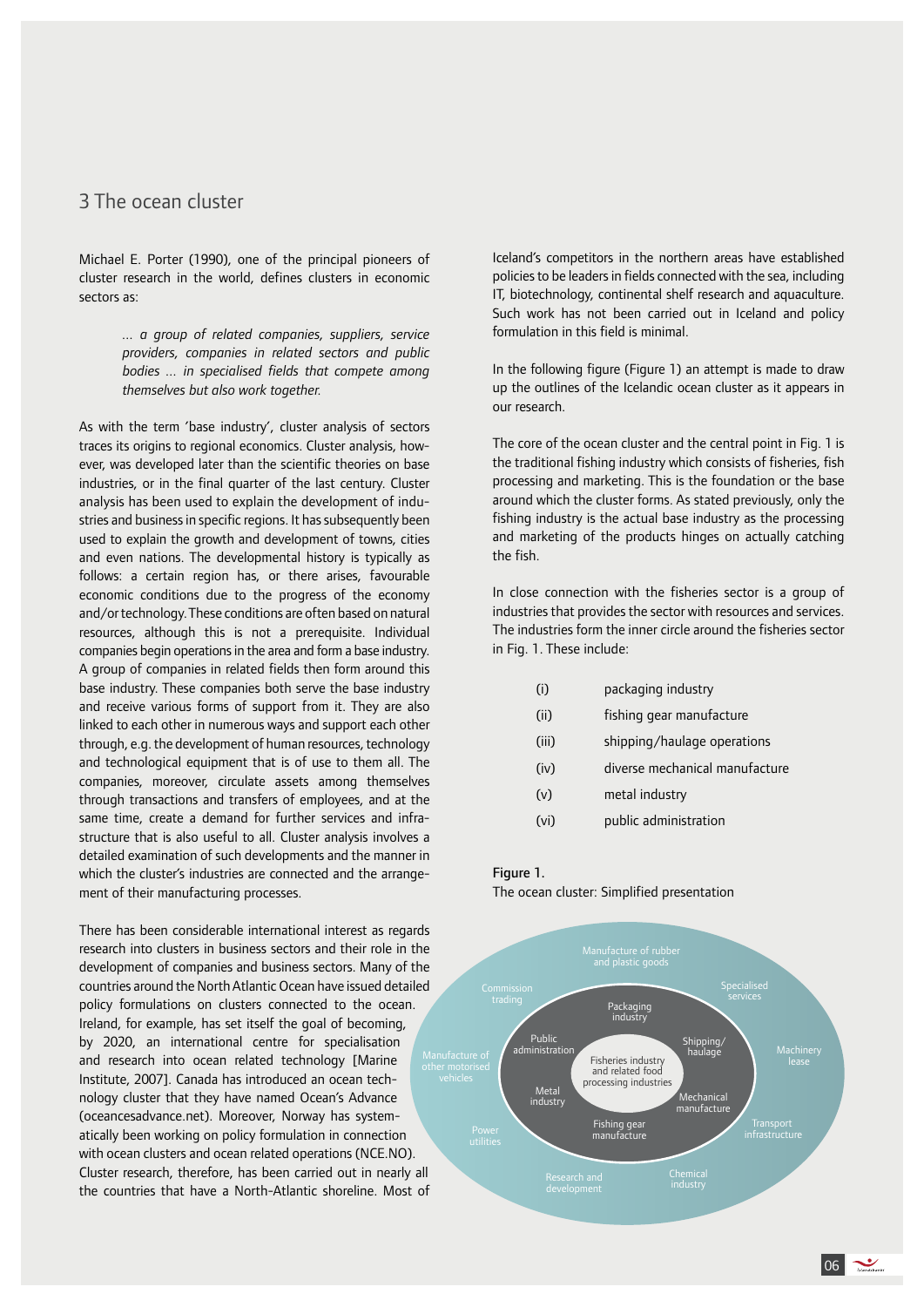

All these industries have emerged due to demand from the fisheries sector or administrative requirements (public administration). Public administration includes numerous services provided to industries by the state, e.g. the operation of the Directorate of Fisheries, monitoring bodies, ministries and municipalities. These sectors emerged in the wake of the significant growth of the fisheries industry and have been developing and growing for decades. It is important to realise that the fisheries industry's demand for resources and services could have been met through importation and services from overseas. On the other hand, there was sufficient initiative and production ability in Iceland to ensure the slow but sure growth of many of these service sectors locally.

Numerous industries are more loosely connected to the fisheries sector but should nevertheless be included in the ocean cluster, at least in part. These industries have been placed in the outer circle in Fig. 1. They include:

- (i) The manufacture of rubber and plastic goods: An important aspect in the manufacture of fishing gear, and packaging, containers and crates of various types for both fishing and processing. This industry, therefore, is partly linked to the packaging industry that is specialised for the fisheries industry.
- (ii) Machine leasing: Connected to both shipbuilding as well as fisheries and fish processing, given that the operation and maintenance of fishing vessels and processing lines requires numerous specialised machines, that are often collected together in specialist companies that lease such equipment. Without the fisheries sector in Iceland, it is unlikely

that there would have been any local shipbuilding or ship maintenance to any great extent.

- (iii) Energy production and utilities: The fishing industry, both fishing and processing, requires considerable energy, both in the form of combustible fuel and electricity. Thus the fisheries industry is a significant customer in this business sector in Iceland, and has adapted its operations in various ways to the sector's requirements.
- (iv) Various research and development operations: Relatively extensive research and development activities take place in connection with the fisheries sector. Some of these activities involve basic research, such as ocean and fish stock research and research into economically efficient fishing policies and a prudant fisheries management system. A growing part of these research and development activities is directed toward specialised projects for companies in, e.g. improving fishing gear, perfecting processing lines, preserving the quality of catches and fish products, developing new product types and marketing fish products in as economical manner as possible.
- (v) Various types of chemical industries: The operations involved in obtaining the highest prices for the goods that can be produced from fish catches are increasingly based on chemical industries, chemical technology and food processing industries

#### Why should an Icelandic prosthetics manufacturer be included in an ocean cluster?

According to a technology company manager in the ocean cluster, sub-contractors have been becoming increasingly better equipped over the past decade: "In the metal industry 15 years ago, on a scale of 1-10, familiarity with high-tech equipment was about 4-5, while at present we have risen to between 9.5 and 10. Two companies have been responsible for this, Marel and Össur. These companies laid down stringent requirements for quality, brought in first class equipment and increased knowledge in its use. We subsequently enjoyed the benefits of the equipment being available and could use it to develop our goods." Thus, leading companies in various fields can strengthen two dissimilar industries even if there appears to be no connection between the two. It is therefore vital to keep these companies in Iceland and to not lose their headquarters to other countries through apathy. Another manager of a technology company mentioned: "There used to be considerable equipment shortages in Iceland but these are now minimal. For example, there were no laser cutters and now they are everywhere."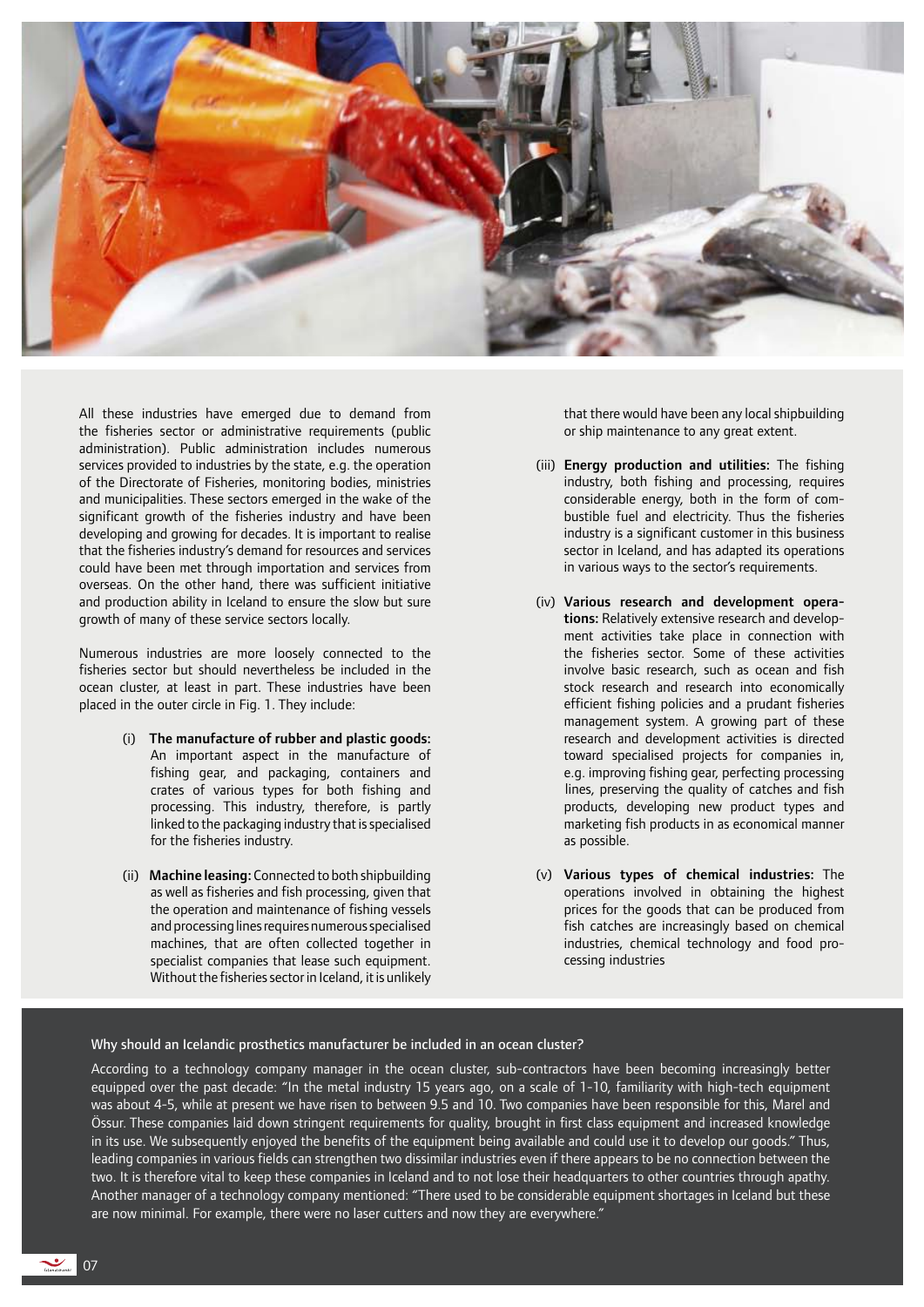- (vi) Shipping/haulage operations: Transportation of fish catches, seafood and resources for the fisheries industry, requires considerable transport services by ships and on land in Iceland.
- (vii) Commission trading: The commercial activities taking place outside the fisheries companies themselves to meet the needs of the fisheries industry for resources and to sell the industry's products.
- (viii)Various specialised services: These services can range from technical consultancy services to auditing, management consultancy services and financial services of various types.

It is important to realise that the industries in the inner and outer circle of Fig. 1 are not only connected to the base industry, fisheries, but are also inter-connected among themselves, as well as being possibly connected to other industries outside the ocean cluster. Thus, for example, manufacturers of rubber and plastic goods enjoy benefits from the chemical industry, mechanical manufacturers and the metal industries. The same can be said of the fishing gear manufacturing industry, the chemical industry and the metal industry, which also support each other in various ways. All these are then connected to shipping/haulage services and specialised services, and so on and so forth. These connections are apparent in resources and products, as well as in the specialist knowledge that forms within the industries and flows between them through information exchanges and trained specialised employees. Thus all

#### Figure 2.

Examples of connections between industries in the ocean cluster

these companies and industries, listed in Fig. 1, form an industry cluster, as defined by Porter, where each enjoys benefits from the others and the whole is stronger than each individual company. All these companies and industries form the Iceland ocean cluster.

Fig. 2 has been prepared to better explain the various relations between the industries in the ocean cluster. It shows the main relations between linked sectors in the traditional fisheries sector in the cluster. Note that in addition to the connections described therein, all the sectors are connected to the core in Fig. 1, i.e. the base industry - fisheries.

Fig. 2 shows that these connections are both considerable and varied and also indicates that the sectors in the cluster from sub-clusters. For instance, shipbuilding (which is a part of a sector named "Manufacture of other transport equipment" in the Statistics Iceland classification system), shipping/haulage and transportation are industries that form a range of interactive connections and form a sub-cluster. Moreover, the metal industry, packaging industry, rubber and plastic goods manufacturers and fishing gear manufacturers have considerable internal connections, so these industries can be said to form a sub-cluster in connection with technology and equipment for processing and fishing. Within this sub-cluster are dozens of companies manufacturing goods for the fisheries industry, aquaculture industry, etc. which they offer on the international market.

Power utilities, public administration, research, commission trading, transportation and shipping/haulage and specialised services are industries that are at the periphery of the ocean cluster and provide it with services but do not use resources from the cluster to any great extent.

 $\log$ 

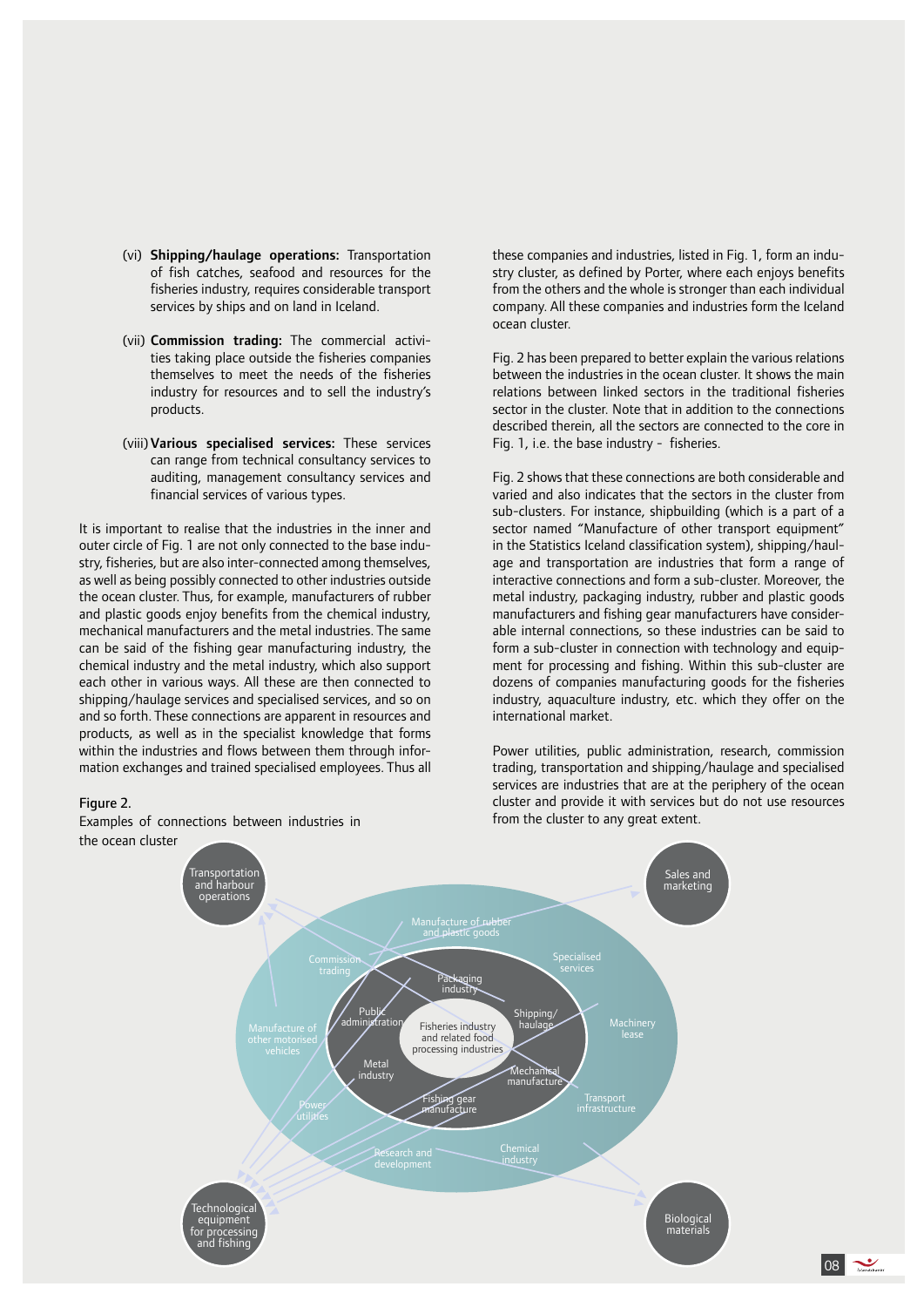# 4 The fisheries sector's contribution to GDP

In this section, an attempt will be made to assess the fishing industry's contribution to the GDP, taking into account that the fisheries sector is a base industry (for more detailed information, see Appendix 1).

The fishing sector's contribution to the GDP can be divided into three parts.

- (i) Direct contribution, the added value that forms in the fishing industry itself.
- (ii) Indirect contribution, the added value that forms in the industries that are responsible for supplying the fishing industry with resources (backward connections) or for further processing the industry's products (forward connections).
- (iii) Demand effect, the added value that forms in sectors that provide the employees of the fishing industry and related industries (backward and forward connections) with goods and services. This is explained further in Appendix 1.

#### 4.1 Direct contribution

The fishing sector's direct contribution to the GDP is the added value that forms in the fishing industry in the form of wage payments and profits. These are compiled by Statistics Iceland. According to these statistics, the fishing sector's contribution to the GDP measured at a fixed price, has been growing since 1997. As a proportion of the GDP however, this contribution has decreased. The reason is that the GDP has grown faster than the added value in the fishing sector. Since 2008, however, this trend has reversed and the present direct proportional contribution of the fisheries sector to the GDP has increased substantially. This progress is shown in Figure 3. Final figures on the direct contribution of the fisheries sector to the GDP in 2010 are not yet available from Statistics Iceland. Available preliminary figures, however, indicate that the total contribution of the fisheries sector (i.e. fishing and processing) was approximately 10.2% in that year. Thereof, the contribution of fishing was 5.7% and processing 4.5%. According to Figure 3, this proportional contribution is similar to what it was in 2009 while being considerably higher than in the years between 2004 and 2008.

### 4.2 Indirect contribution

The fisheries sector's indirect contribution to the GDP is the added value that forms in other industries within the ocean cluster and which can be traced to their business dealings with the fisheries sector. This indirect contribution is not calculated



#### Figure 3.

Value added ISK. bn

Value added

 $\overline{5}$ ISK.



Direct contribution of the fisheries sector to the gross domestic product (at factor cost)

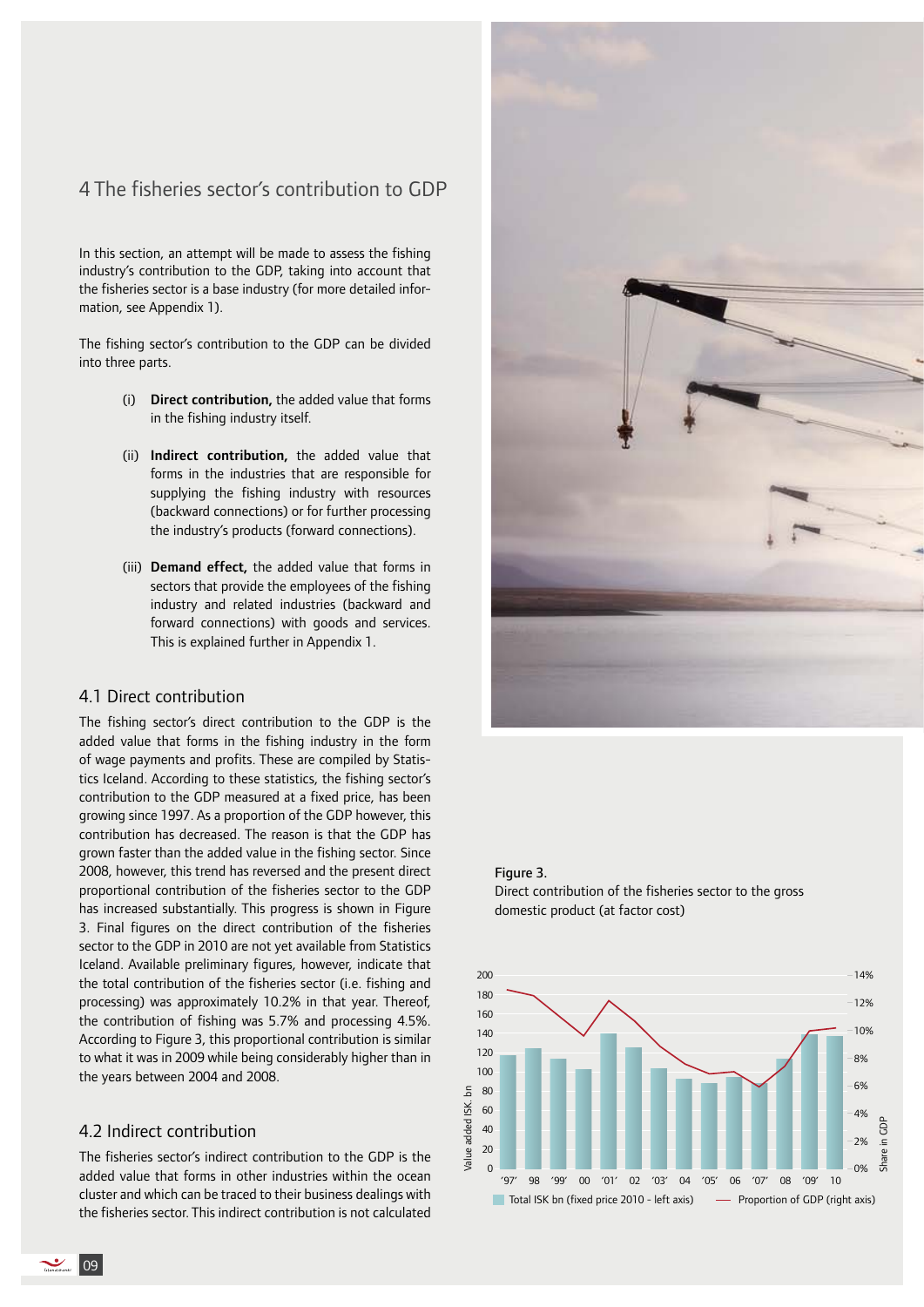

by Statistics Iceland. However, it is possible to estimate the contribution as a multiple of the added value that forms in the industries, which Statistics Iceland does compile, and the share of the fisheries sector in their turnover. A prerequisite for this estimate is that the added value from business dealings with the fisheries sector is generally the same as in the industries' other business dealings.

Extensive data acquisition work was carried out in many places on this basis. A range of large and small companies in the fisheries sector, together controlling more than 20% of the total catch quota in Icelandic fishing waters, were contacted. Detailed information was obtained on all purchases made by these companies from other companies which may be considered within the ocean cluster in Iceland. These companies were then classified according to the company classification system used by Statistics Iceland (ÍSAT 95). Thereafter well over a hundred companies in the company categories were contacted and information obtained on their turnover, human resources use and scope of operation in general. On this basis it was possible to estimate the total turnover in these sectors and thereby the share of their turnover that can be traced to business dealings with the traditional fisheries sector. The main conclusions of this investigation are shown in Table 1.

One of the industries that relies heavily on providing services to the fisheries sector is the textile industry, as it includes net making and various other forms of fishing gear manufacture. Approximately half of the industry's total turnover can be traced to the fisheries sector.

The fishing sector's share in the turnover of public administration, particularly in the category of public administration on behalf of industries, amounts to just under 36% of its total turnover.

The fisheries sector is also dominant in sectors involving the activities of membership organisations (n.e.e.). This high share is misleading as it is largely attributable to the fisheries sector's business dealings with the Federation of Icelandic Fishing Vessel Owners (LÍÚ), which has been responsible for common insurance issues and various other services for the sector. It would, therefore, be more reasonable to categorise this part of its business with the fisheries sector under insurance activities rather than the activities of membership organisations.

Approximately 30% of metal-working and repair can be traced to business relations with the fisheries sector. Metal-working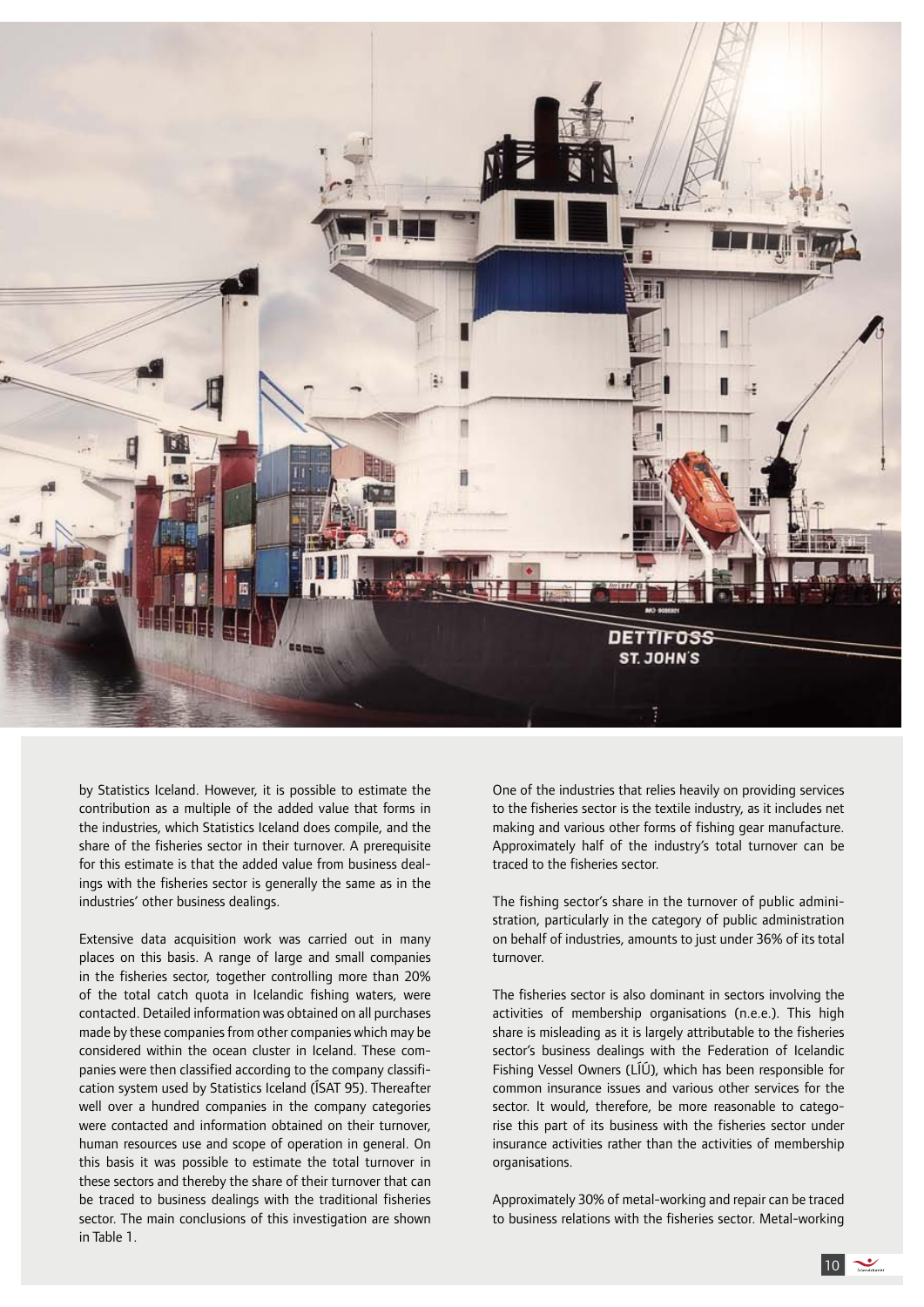includes both general metal-working services and flashing work. Both, although particularly the former, play an important part in the building and maintenance of fishing vessels and fish processing plants.

Closely related to metal-working and repairs are mechanical manufacture and machine repairs. The scope of business these industries had with the fisheries sector was approximately 12% of the sector's total turnover.

The fisheries sector's share in shipping/haulage operations is large. Just under 21% of the total turnover of transport and distribution can be traced to business relations with the Icelandic fisheries sector. In addition, 8% for transport on land and 7% for water transport have been measured as resulting from business dealings with the fisheries sector. According to



Table 1. Assessment of the fisheries sector's share of the total turnover of industries - Business sector (ÍSAT 95)

| Name                                                                                              | Share in total turnover |
|---------------------------------------------------------------------------------------------------|-------------------------|
| Manufacture of textiles                                                                           | 49.59%                  |
| Public administration; excluding<br>compulsory social security activities                         | 35.77%                  |
| Activities of membership organisations n.e.e.                                                     | 34.54%                  |
| Manufacture of fabricated metal products,<br>except machinery and equipment                       | 29.73%                  |
| Transport and agency services                                                                     | 20 97%                  |
| Manufacture of other transport equipment                                                          | 16.29%                  |
| Manufacture of wood                                                                               | 13.34%                  |
| Manufacture of machinery and equipment n.e.c.                                                     | 12.04%                  |
| Land transport                                                                                    | 7.76%                   |
| Water transport                                                                                   | 7.30%                   |
| Commission trading without vehicles                                                               | 5.64%                   |
| The manufacture of rubber and plastic products                                                    | 3.39%                   |
| Research and development                                                                          | 2.96%                   |
| Real estate activities                                                                            | 2.38%                   |
| Manufacture of chemicals and chemical products                                                    | 2.07%                   |
| Other business activities                                                                         | 1.84%                   |
| Electricity, gas steam and hot water supply                                                       | 1.35%                   |
| Post and telecommunications                                                                       | 1.02%                   |
| Sale, maintenance and repair of motor vehicles<br>and motorcycles, retail sail of automotive fuel | 1.02%                   |
| Computer and related activities                                                                   | 0.92%                   |

*Year 2010. Data on turnover in industries: Statistics Iceland. Data on the turnover that can be traced to transactions with the fisheries sector: own research, see text.*

information from the transport companies, however, there appears to be some underestimation in this respect. This can be attributed to the fact that seafood buyers, agents, or others, are often responsible for transport. Information from major transport companies in Iceland indicates that the fisheries sector's share in international shipping and domestic haulage may be much higher, maybe as much as a third of turnover.

The manufacture of other vehicles covers the sub-category boat building and repairs. It is estimated that approximately 16.3% of the total turnover of the industry can be attributed to business dealings with the Icelandic fisheries sector. It proved impossible to obtain information on the total turnover of the sub-categories of the industrial sector classification system for 2010. Unfortunately, therefore, it is impossible to estimate how much of the total turnover of boat building and vessel repairs can be traced to business with the fisheries sector.

The fisheries sector's business dealings with the wood manufacturing industry is also considerable, or over 13% of the sector's turnover. Wood manufacturing refers for the most part to two aspects; containers made from wood fibres and the manufacture of materials for building construction. The fishing industry is a large user of the former.

The fisheries sector's share in the turnover of commission trading, not including vehicles and motorcycles, is considerable, or 5.6%. This sector includes, among other things, the importation and sale of fishing gear, machines, tools, clothing and packaging.

Finally, Table 1 contains a number of other industries with which the fisheries sector does business, although this business is a rather small proportion of the industries' turnover. Such industries include the manufacture of rubber and plastic products, research and development activities, real estate activities, chemical industries, power and heating utilities, post and telecommunications services, etc.

As stated earlier, Statistics Iceland assesses the direct contribution of individual industries to the GDP. To estimate the fisheries sector's indirect contribution to the GDP, account is taken on the one hand of the contribution of industries to the GDP according to the assessment of Statistics Iceland and, on the other, of the share in the turnover of the industries that can be traced to business dealings with the fisheries sector, as stated in Table 1. The prerequisite for these calculations is that the added value that is created in these industries, due to business dealings with the fisheries sector, is generally the same as that which is due to other business.

The summarised results of this estimate may be found in Table 2. In addition to the indirect contribution, the table also

11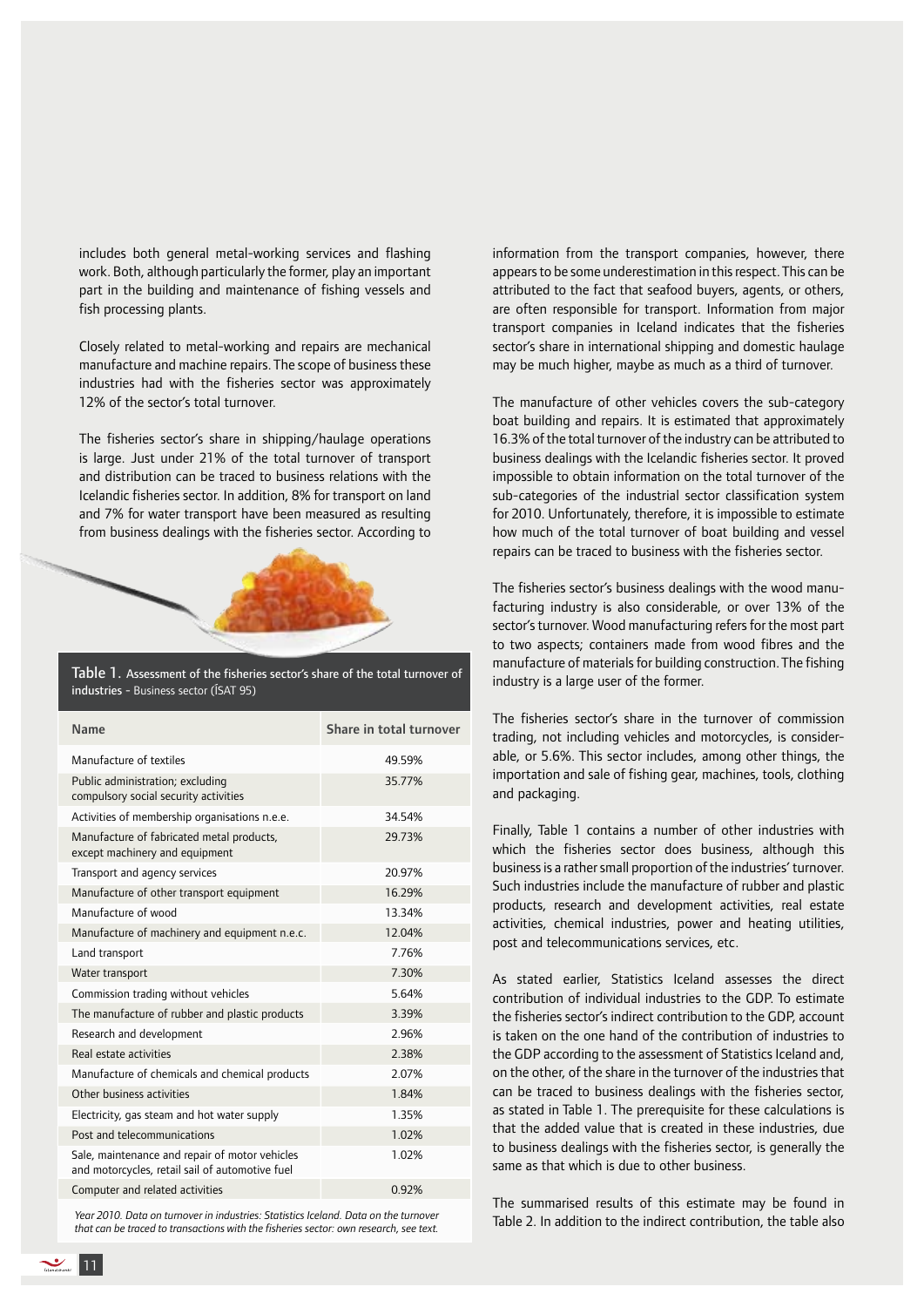contains an assessment of the direct contribution of the fisheries sector in 2010, as discussed in Section 4.1. The table is arranged in accordance with the industry classification system of Statistics Iceland, ÍSAT95. This system contains six main categories for industries which then contain various smaller sub-categories.

The fisheries industry's direct contribution to the GDP is due to industrial fishing and seafood processing. This direct contribution was 10.2% of the GDP in 2010. This is similar to the contribution in 2009 and substantially higher than it was during the years from 2004 to 2008. Of this direct contribution, the share of the fishing industry is estimated to be 5.7% and that of the seafood processing industry 4.5%.

The fisheries sector's indirect contribution to the GDP is, in Table 2, estimated to be 7.3% of the GDP. The largest proportion of this contribution can be attributed to various types of services and industries outside the fisheries sector. Indirect added value due to business dealings with the fisheries sector is also substantial in the retail sector and the transport sector.

Consequently, the sum of direct and indirect added value, which can be traced to the activities of the fisheries sector, is approximately 17.5% of the GDP. Thereof, direct contribution is just under 60% and indirect just over 40%. It should be reiterated that the reason for calculating the indirect added value of the fisheries sector is the fact that it is a base industry. This means that without the fisheries sector these activities would hardly have existed and that nothing would have replaced them.

Finally, it should be noted that these direct and indirect contributions are not the total contributions made by the fisheries sector to the GDP. We have yet to take account of the demand that the direct and indirect added value, traceable to the fisheries sector, creates in the economy and which is likely to encourage substantial production increases, as opposed to what would have been the case otherwise. Section 4.3 deals with this issue.

Table 2. Direct and indirect contribution of the fisheries sector to the GDP in 2010 Added value as a proportion of the GDP

|    | No. Name:                                       | % of GDP | <b>Direct</b> | Indirect |
|----|-------------------------------------------------|----------|---------------|----------|
| ı. | Agriculture, forestry, hunting and fishing      | 6.7%     | 5,7%          |          |
| 2. | Mining, industry and utilities                  | 21,4%    | 4.5%          | 1,6%     |
| 3. | Building and construction                       | 4.0%     |               | 0.1%     |
| 4. | Retail, transport and tourism services          | 18,4%    |               | 1,0%     |
| 5. | Financial, real estate and specialised services | 25,3%    |               | 0.4%     |
|    | 6. Other services (including public services)   | 24.2%    |               | 4.3%     |
|    |                                                 | 100.0%   | 10.2%         | 7.3%     |

Sources: Statistics Iceland. Linda Bryndisardottir (2011) and own calculations.



Moreover, the above calculations do not take account of the further processing of seafood products in Iceland, such as fish oil processing, enzyme processing and the utilisation of fish skins. Such processing is categorised under general industries in the classification system of Statistics Iceland and not under the fisheries industry. We have not specifically examined the scope of these activities or their contribution to the GDP. In this respect, the assessed contribution of the fisheries sector is also underestimated.

### 4.3 Demand effect

In addition to the direct and indirect contribution of the fisheries sector to the GDP, it may be assumed that the added value created directly and indirectly, and which appears in the form of wages and profits, will be used to purchase consumer goods and services. Thereby the sector has an even greater effect towards increasing manufacture in the economy. These effects are sometimes called multiplier effects (see e.g. Branson, 1972 and Stynes and Propst, 1992). We, however, choose to call such effects demand effect in this report (see Appendix 1).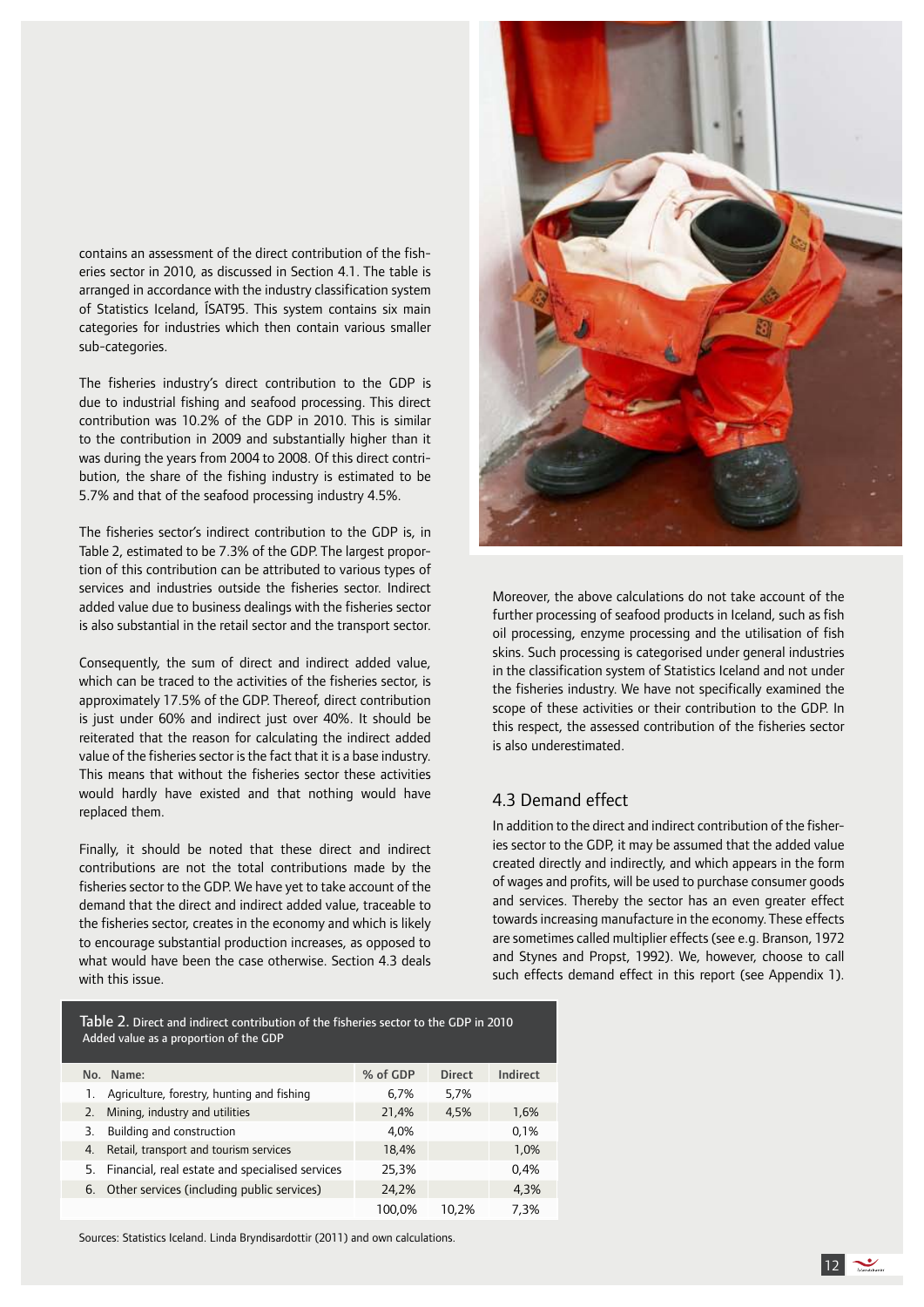

To further explain what the concept involves, it is useful to take an example. Added value is the sum of wages and profit. Let us imagine an employee in the fisheries sector or related sectors in the ocean cluster who receives a specific wage. He uses these wages to purchase goods and services, to pay public levies, and as savings. Purchases of goods and services are equivalent to the demand on the markets in question. The proportion of this demand directed toward domestic goods and services encourages and creates conditions for more domestic manufacture. The proportion of the added value that is spent on savings and public levies also leads to domestic demand, albeit indirectly. The state spends tax income in some manner to purchase goods and services. Savings are used, through the mediation of the financial system, for investments which also involve the purchase of goods and services. The same principles apply to this demand as to the demands of the wage earner. The proportion that is directed at domestic goods and services also creates conditions for increased domestic manufacture. This increased manufacture forms wages and profits for others, and so on and so forth. Thus this demand effect leads to a chain reaction throughout the economy. When everything is taken into account, this demand effect can be quite substantial. Investments, moreover, are by their nature, likely to increase the economy's manufacturing capacity and thereby lead to economic growth in the future.

No reliable investigations into the scope of this demand effect are available in Iceland. They are first and foremost limited to the part of the demand that is directed toward importation and (in the short term) to domestic manufacturing capacity. Based on importation trends and other limitations, it is quite likely that they are between 50-100% of the direct and indirect contribution of the fisheries sector. This is in tune with available investigations into the total contribution of the fisheries sector to the GDP in Iceland (Agnarsson and Arnason, 2007). It is, moreover, in reasonable accordance with existing assessments of macroeconomic wage multipliers in the fisheries sector in Canada (GSGislason & Associates Ltd. 2007). This is however considerably under the economic multipliers that are often mentioned for domestic industries (cf. KPMG, 2010).

No independent research has been performed on this issue and the uncertainties are significant. As a result, the decision was made to be somewhat below the lower limits of the above range and consider the demand effect to be 40% of the direct and indirect added value of the fisheries sector. As previously stated, this added value was estimated to be 17.5% of the GDP in 2010. This means that the demand effect is approximately 7% of the GDP.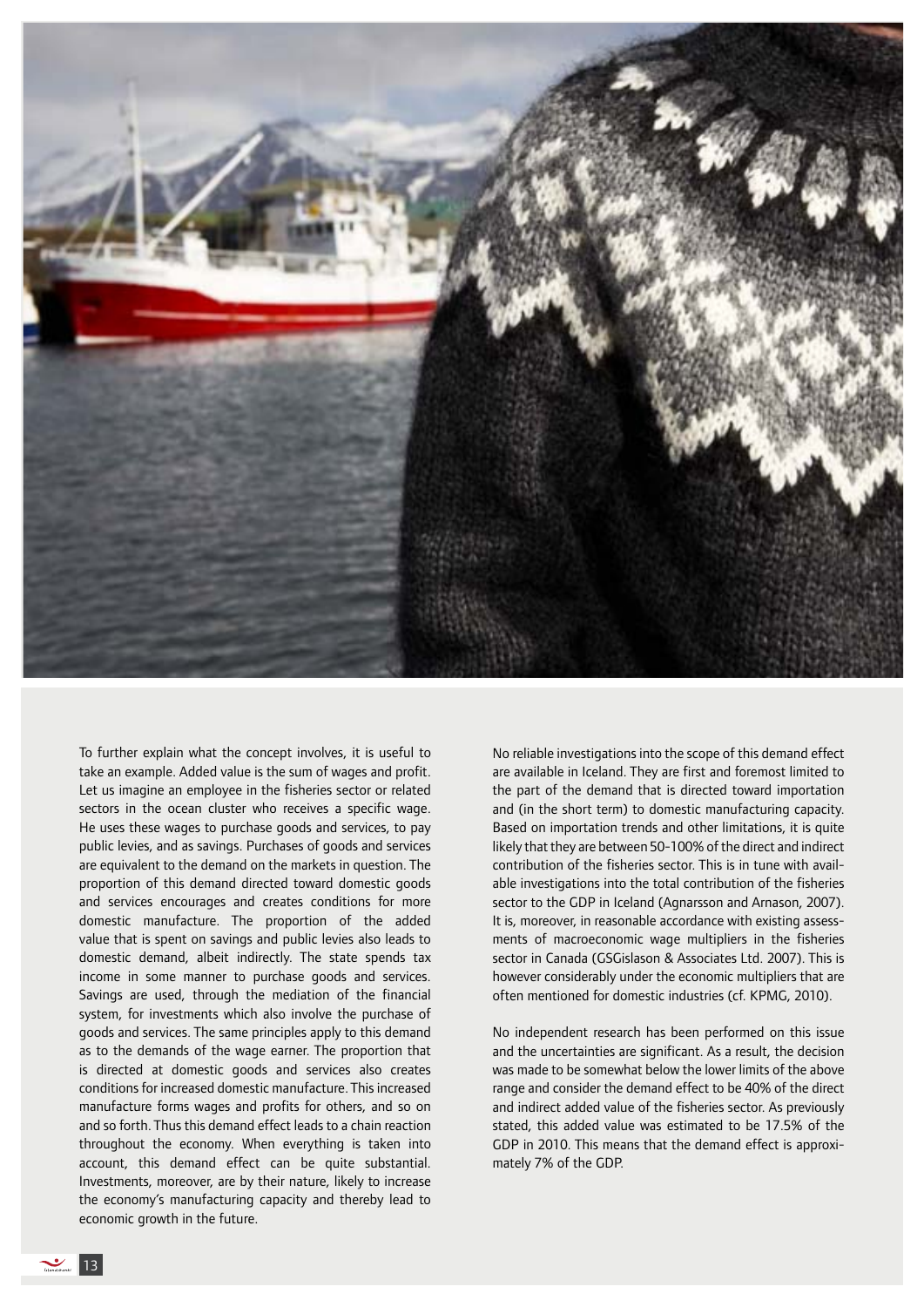# 5 Other activities in the ocean cluster

As described in the foregoing text, a range of concerns linked to the traditional fisheries sector has thrived and initiated its own export of goods and services connected to the ocean in one way or another. On the basis of their services to the fishing industry, the companies in question have managed to obtain the knowledge, technology and manufacturing capacity that has enabled them to gain a foothold in overseas markets. Specifically, these companies are technology companies, companies in the chemical industry, transport companies, sales companies and service companies of various types. The exports of these companies are of course not included in the figures on resource purchases of the fisheries sector in Section 4 above. In order to obtain a more comprehensive view of the importance of the ocean cluster in the national economy, this section will discuss these activities in greater detail and attempt to roughly measure their scope.

### 5.1 Export activities in the ocean cluster

In addition to the export of traditional seafood products, a number of industries in the ocean cluster have begun their own exportations. Figure 4 is an attempt to show what industries these are. The following is a short discussion of some of the industries that have been significant in these new export activities and the scope of their operations.

#### Figure 4.

Independent export activities in the ocean cluster



### 5.1.1 Technological equipment for vessels, processing and fishing

There are currently almost 70 companies operating in Iceland that manufacture and export, under their own trademarks, equipment and services for industries connected with the ocean. The technology companies design and manufacture fishing gear, fish processing equipment, telecommunications equipment, sensor equipment, packaging, cooling machines and cooling systems and IT systems, to mention a few. Employees in these companies, working on projects linked to the ocean cluster, currently number approximately 1,000. (Arnason and Sigfusson, 2011).

Despite their substantial scope, this diverse range of companies, located in various parts of Iceland, has not been prominent and no comprehensive statistics have been compiled on its activities. According to information obtained from the companies themselves, the turnover of technology companies in the ocean cluster was approximately ISK 26.9bn in 2010. Of this amount, exports accounted for ISK 16.2bn. If the turnover of Marel's subsidiaries (those connected with the fishing industry) and Hampidjan's subsidiaries outside Iceland are included, this amount increases substantially.

Figure 5 uses an example from the metal industry to show how technology companies that were initially based on business with the fishing industry can create for themselves an independent platform through exports and, at the same time, establish their own net of sub-contractors, i.e. a cluster of companies, here in Iceland.

The Icelandic metal working sector has in part created an independent existence through the export of technological equipment with connections to the fisheries sector. At present, there are approximately 40 companies in the metal working sector that export their own fisheries sector linked goods. These include companies such as Marel, Hedinn, Slippurinn, 3X, Volka, Traust, Mode Slurry Ice, Optimar, Skaginn, Formax, Velfag, Baader, Brimvor, Pola, Malmey, Martak, Style, Beitir, A.M.Sigurdsson, Fiskvelar og Frost, to mention a few. Surrounding these companies is a large group of Icelandic support companies, such as metal working companies, design companies and others that undertake sub-contracting work for the exporting companies. These support companies play a very important role and may subsequently become independent exporting companies in their speciality field, in the same manner that the exporting companies in the metal working sector developed from the services they provided for the fisheries sector and became independent.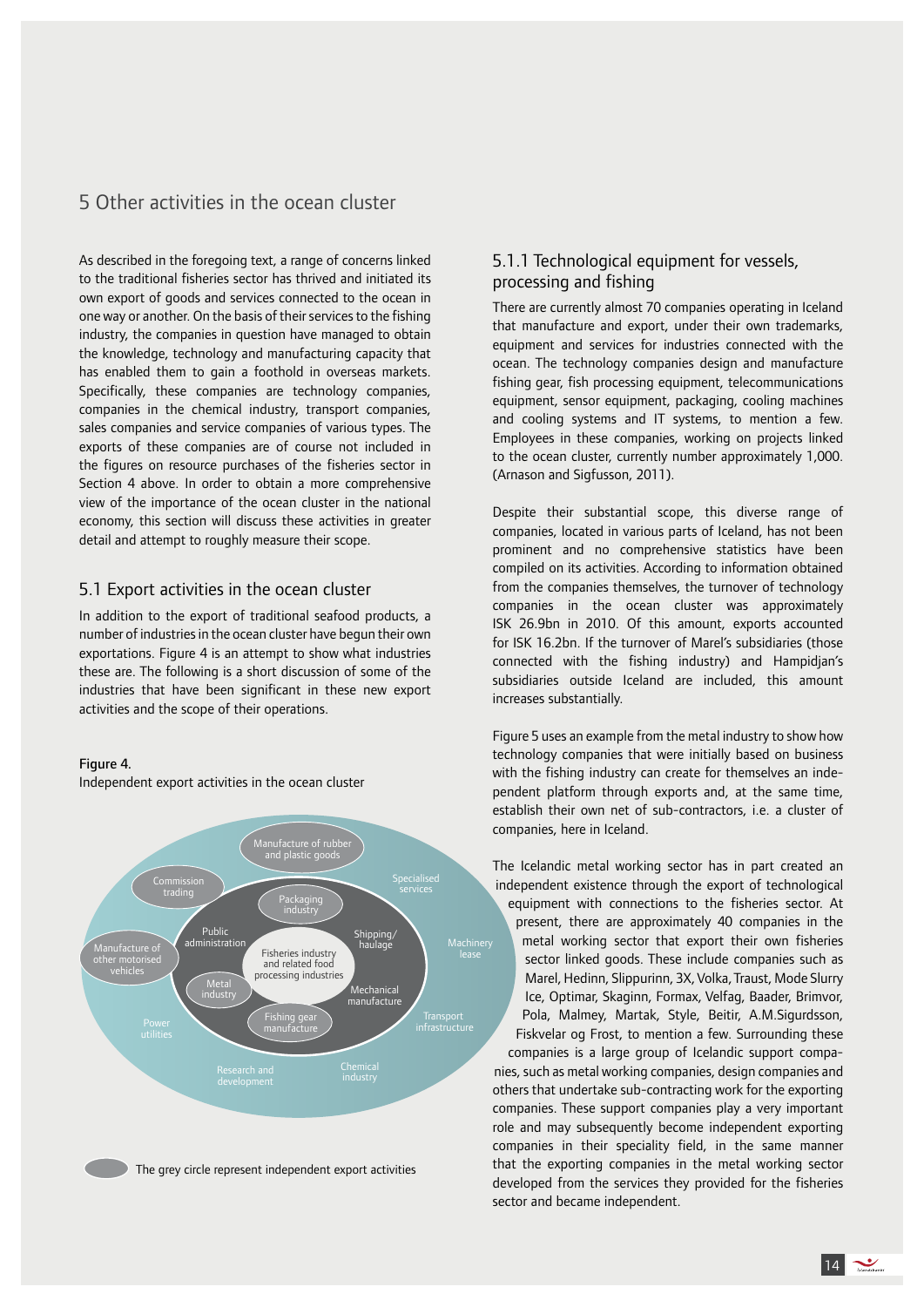Figure 5. Network of sub-contractors of exporting technology companies Importers

Fisheries industry and related food processing industries

Metal industry



# 5.1.2 Transport activities

In transport, Icelandic transport companies have utilised their expert knowledge of transporting fish for the Icelandic fisheries sector to strengthen their competitive position in transporting seafood products for foreign entities. According to information from transport companies, mainly in shipping,

#### Development process of a technology company in a fisheries cluster

The following figure describes the manner in which technology companies in the ocean cluster have typically formed and established. The figure also shows how various companies and public bodies within the ocean cluster help to strengthen exports in this field.

In Phase 1, the product is being developed. At this stage technicians usually work in close co-operation with well-established fisheries companies. In some cases this also involves co-operation with Matis, with a software company, and/or a metal working company. Finally, the technology companies have in some cases enjoyed grants from the AVS Fund or other research funds.

At development Phase II, the product is put on the market. By this time the co-operation between the technology companies and the fisheries sector has developed to the extent that the fisheries companies are ready to purchase the technology equipment. At this point the technology company has become more established and is able to seek funding from financers who have specialised in the fisheries sector. In addition, the company begins co-operating with a range of service entities familiar with the ocean cluster.

2/3rd of their foreign operations is due to transporting seafood goods and their turnover in transporting for foreign entities amounted to ISK 8-9bn in 2010.

It is not easy to estimate how many Icelandic employees are responsible for these tasks as the service provided is much more complicated than one would think at a glance. Service components in these transport activities include unloading, loading into containers or into storage facilities, labelling and re-labelling if necessary, driving the goods to the export port, loading containers on vessels, paperwork (domestic/foreign) and so on. According to information from the transport companies, it is estimated that jobs connected with these activities are approximately 450.

### 5.1.3 The ocean's bioactive compounds

As the fishing sector companies have either been the shareholders or close collaborators of start-up companies in marine biotechnology, it was considered reasonable to include that sector in this analysis. Obtaining information on the turnover of companies involved in marine biotechnology has proved difficult. However numerous such companies have been established in recent years. These companies are often based on the close co-operation of fisheries companies, marine biologists and chemists. Many are small. However, according



By development Phase III, the company has established itself on the domestic market and is now ready to try to gain a foothold in the export market. Provided that the Icelandic fisheries sector continues to maintain a leading position, conditions for successful export are good. To achieve success however, co-operation with various other parties, such as entities in the packaging sector, transport sector, etc. must be established. Moreover, it may be necessary to seek the assistance of expert promotional and marketing bodies such as, e.g. Promote Iceland (Islandsstofa).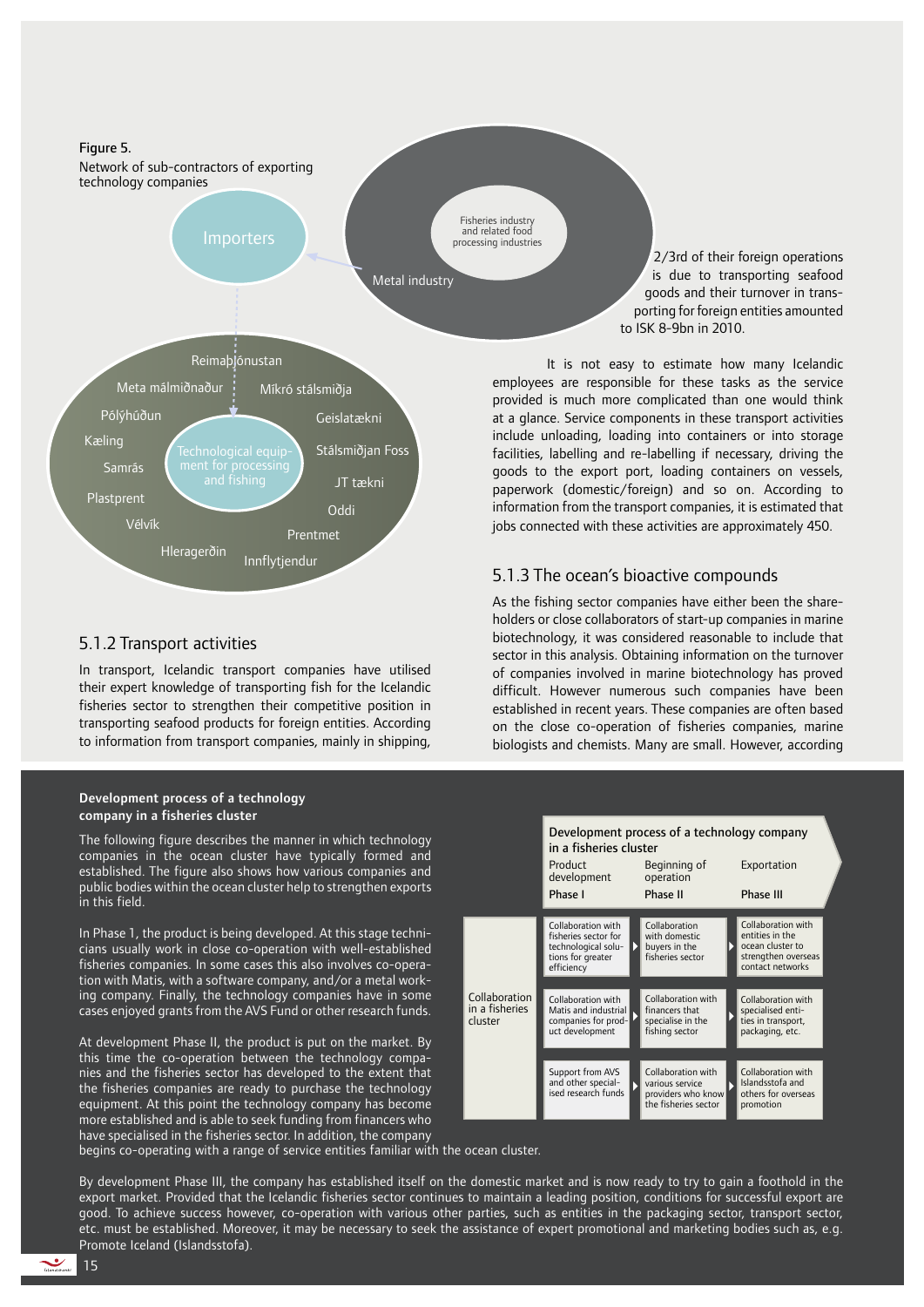to the information obtained, it is estimated that their turnover was approximately ISK 600m in 2010.

#### 5.1.4 Aquaculture

In light of how many fishing industry companies play a key role or are leaders in aquaculture in Iceland, it was considered reasonable to include them in this analysis. Total production in aquaculture in Iceland has fluctuated somewhat between years. During the period between 1985 and 1990 production went from a few hundred tonnes to over 3,000 tonnes. From 1991 to 2002 production remained at approximately 3,000-4,000 tonnes, and then increased substantially with increased salmon farming in 2003-2006, when the sector shrank again and the total production went down to 4,000-5,000 tonnes. In 2009, the production was approximately 5,000 tonnes and the total value approximately ISK 3bn. In 2010, production increased again and was just under 6,000 tonnes with a value of ISK 5bn. It is believed that around 230-250 people were employed in aquaculture in just under 30 companies.

### 5.1.5 Sales, marketing and distribution

Efforts have been made to assess the scope of the sales and marketing activities of Icelandic companies as regards foreign seafood products. In addition to the large sales companies, there are numerous small companies involved in seafood sales and marketing. There appears to have been a considerable increase in third-country transactions with fish and seafood products handled by Icelandic companies. Third-country transactions means when an Icelandic company sells marine products between two foreign countries. Both large and small sales companies have been contacted in an attempt to estimate income from such activities in Iceland. Income from handling, sales fees and commissions are estimated to amount to approximately ISK 500m and it is assumed that the sector creates up to 100 jobs in Iceland.

#### 5.1.6 Research, consultancy services and financial services

Numerous companies involved in research and consultancy services for the fisheries sector have grown quickly in recent years. Financial experts provide consultancy services overseas, technical engineers and naval engineers sell their services abroad and a variety of research projects here in Iceland have been funded by foreign entities. It is worth mentioned that the Icelandic Coast Guard is currently involved in exports through the lease of cruisers and more for guarding foreign marine regions, although these figures have not been included in these calculations. According to information from the companies, it is estimated that the turnover is ISK 1.5bn per year and that the sector creates up to 150 jobs.

### 5.1.7 Further processing of seafood

Several independent companies have been established that further process marine goods, produced in the fish processing part of the traditional fisheries sector. Among these are companies engaged in enzyme processing, companies processing fish skin and companies that seek to create health improving goods from fish products. The operation of these companies is generally not classified under fish processing in the industry classification of Statistics Iceland but under other industry categories.

At the top of the list of such companies, at least based on size, is Lysi hf. Lysi's production is not included in the data on the export of marine goods. In addition to Lysi, there are several other independent companies processing health goods or industrial goods from marine products for export, although these are much smaller. The aggregate turnover of these companies, according to information provided by them, is approximately ISK 6bn and number of jobs around 300.

| Table 3. Scope of the export activities of companies connected with the fisheries sector |                          |                                              |  |  |
|------------------------------------------------------------------------------------------|--------------------------|----------------------------------------------|--|--|
| <b>Companies</b>                                                                         | Number of<br>direct jobs | <b>Turnover</b><br>(ISK million 2010 prices) |  |  |
| Technology companies                                                                     | 550                      | 16.000                                       |  |  |
| Transportation                                                                           | 450                      | 8.500                                        |  |  |
| The ocean's biologically active compounds                                                | 50                       | 600                                          |  |  |
| Aquaculture                                                                              | 250                      | 5.000                                        |  |  |
| Sales and marketing companies                                                            | 100                      | 500                                          |  |  |
| Research and consultancy                                                                 | 150                      | 1.500                                        |  |  |
| End product processing classified as industry                                            | 300                      | 6.000                                        |  |  |
| Other companies                                                                          | 400                      | 4.000                                        |  |  |
| <b>Total</b>                                                                             | 2.250                    | 42.100                                       |  |  |

Source: Information from the companies and own calculations.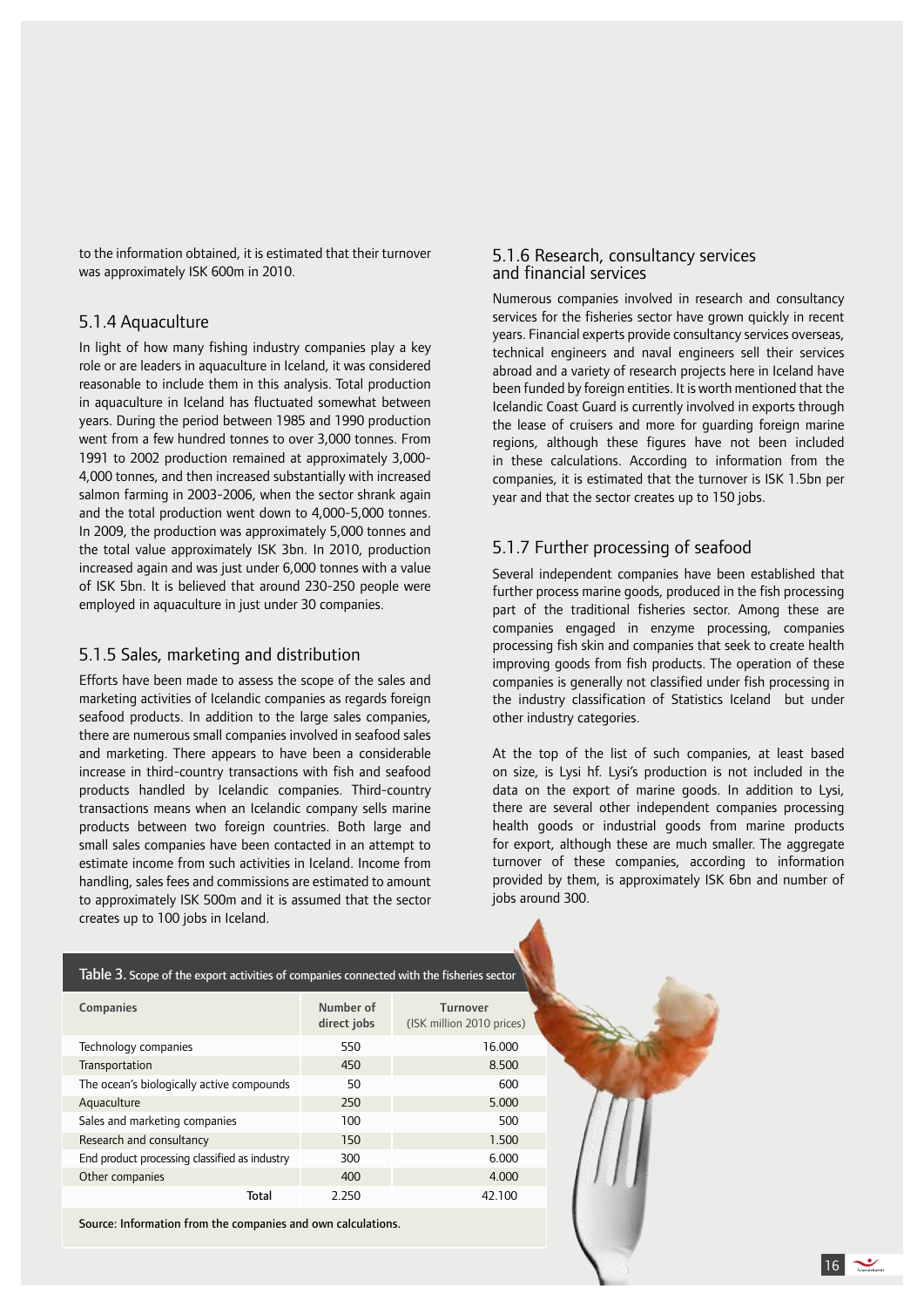

## 5.1.8 Other companies

On examination, it is revealed that the diversity of exports linked to the ocean cluster is growing. Icelandic dockyards handle foreign vessels, various tradesmen, such as electricians and plumbers, who have specialised in services to Icelandic fisheries companies, undertake projects overseas, and contractors undertake a range of construction work connected with overseas fisheries sectors. Moreover, there are companies here in Iceland that are responsible for monitoring marine areas for overseas entities. It is estimated that these activities account for ISK 4bn per year and provide around 400 jobs.

### 5.2 Summary

We are now in a position to summarise the main conclusions of the investigation, mentioned in earlier chapters, into the scope of the export activities that have resulted from the ocean cluster and have established an independent existence in exports. It should be noted that as this summary is based on information from the companies and the operations of those contacted, it is likely that some aspects have not been included. In this report it is safe to say that this is an underestimation of the scope of these activities. On the other hand, it should be kept in mind that our estimate of the turnover and number of employees is only a rough estimate. It is first and foremost based on information from the parties within the sectors and for which we have not systematically sought confirmation.

Table 3 summarises our estimate of the scope of the export activities of the sectors that have been created on the basis of specialised services to the Icelandic fisheries industry and which have subsequently initiated their own exports. These export companies have not been taken into account as part of exporting Icelandic seafood.

The conclusions in Table 3 indicate that the turnover of this independent export that has occurred as a result of the ocean cluster amounts to over ISK 42bn in 2010. This amount is equivalent to approximately 4% of the total exports from Iceland that year. It is unclear what this export means in direct and indirect contributions to the GDP, i.e. added value. Conservatively estimated, however, this contribution could be between 1.5 -2% of the GDP. Many software, high -tech and biotechnical companies have up to 80% of their costs in wages, while other companies pay wages that are closer to what is generally the norm in the economy, or 40%.

### 5.3 Overseas operation

This report does not contain any separate discussion on the fisheries operations that Icelandic companies operate over seas. The operating form of these companies is varied. Some are operated as the subsidiaries or affiliated companies of

 $\frac{1}{\frac{1}{\frac{1}{2} \cdot \frac{1}{2} \cdot \frac{1}{2} \cdot \frac{1}{2} \cdot \frac{1}{2} \cdot \frac{1}{2} \cdot \frac{1}{2} \cdot \frac{1}{2} \cdot \frac{1}{2} \cdot \frac{1}{2} \cdot \frac{1}{2} \cdot \frac{1}{2} \cdot \frac{1}{2} \cdot \frac{1}{2} \cdot \frac{1}{2} \cdot \frac{1}{2} \cdot \frac{1}{2} \cdot \frac{1}{2} \cdot \frac{1}{2} \cdot \frac{1}{2} \cdot \frac{1}{2} \cdot \frac{1}{2} \cdot \frac{1}{2} \cdot \frac{$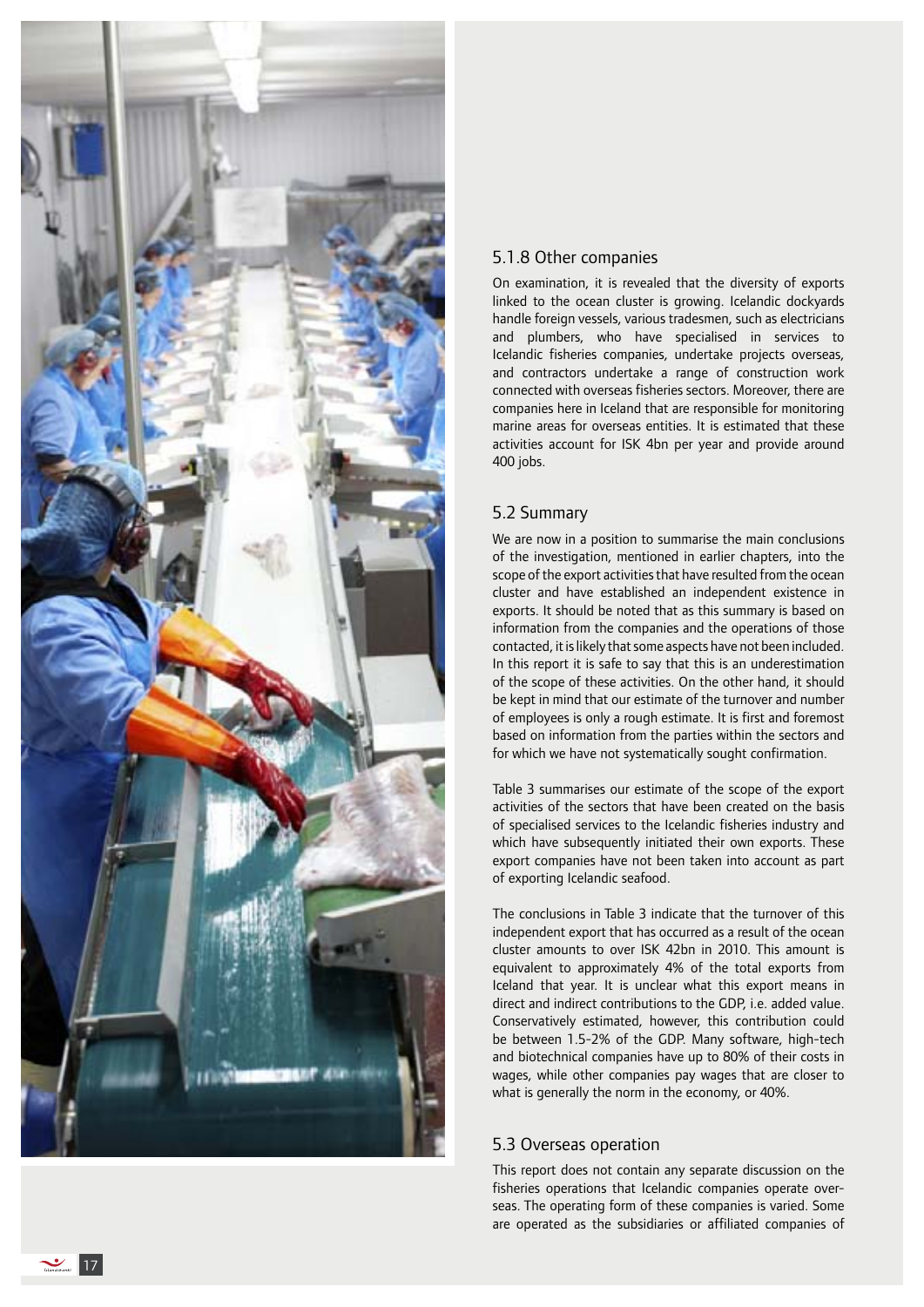

Icelandic companies, while others are wholly foreign but owned by Icelanders.

Many of the Icelandic companies and investors who are involved in such overseas operations have been contacted. These investigations indicate that the scope of such operations is considerable. The most common involve the operation of factories, fisheries companies, freezer storages, transport companies and marketing and sales companies. Icelanders have also invested in aquaculture, technology firms, etc. It is estimated that more than ten thousand people overseas work directly for Icelandic entities involved in operations connected with the fisheries sector and related sectors, i.e. many more than here in Iceland. The major parties in the operation of companies in the ocean cluster outside Iceland are the sales companies in the fisheries sector, large fisheries companies and the largest manufacturers of high-tech equipment for fish processing and fishing gear. Smaller companies in the ocean cluster have subsequently increased the scope of their overseas operations in sectors such as aquaculture, marketing, financial consultancy services, etc. Not included here are the food manufacturing plants owned by Icelanders that use an insignificant amount of seafood products in their goods or the activities of Marel in sectors other than those linked to the fisheries industry.

No attempt is made to assess the economic impact of these operations on the Icelandic economy although it would be useful if such an investigation were carried out. Such investigation could try to assess both the profitability of such operations and estimate how much of this profitability flows back to Iceland. Moreover, it should be kept in mind that many Icelanders, though only a small proportion of the whole, work for these companies overseas. It may be assumed that a proportion of the wages of these people flows back to Iceland. More important, however, is the fact that these individuals have gained experience and knowledge which in many cases will be useful in the further outward expansion of the Icelandic ocean cluster.

# 6 Conclusions

The fisheries sector, i.e. fishing and fish processing, is a base industry in the Icelandic economy. A wide range of companies connected with the sector has gradually developed in Iceland and these companies are responsible for supplying the sector with some of its resources and take its products for further processing and distribution. The scope of these operations is substantial. On the scale of contribution to the GDP it is almost as great as the direct contribution of the fisheries sector itself (Figure 5). It is important to keep in mind that the prerequisite for the formation of such indirect contributions is the existence of the base industry, the fishing industry.

The fisheries sector and the above related operations can overall be viewed as an industry cluster as defined by Porter (Porter, 1990). The companies in this cluster are linked to one another in various ways and draw support from one another. The cluster, viewed as a whole, is therefore economically more dynamic, more efficient and more flexible than the simple sum of the companies that form it. One reason for this is the development of human resources and technology within the cluster which all the companies have access to through market trading, collaboration and co-operation. Thus it is possible, within the cluster, to achieve a significant economy of size and range. The cluster, therefore, operates to some extent as a very large and diverse company without the administrative disadvantages that generally characterise such companies. In the Icelandic ocean cluster, therefore, we see typical cluster effects as defined by Porter.

The added value, wages and profits, that form in the ocean cluster leads to demand for goods and services for both consumption and investment. To the extent that it is possible to meet such demand locally, there will be production increases. These effects, referred to in this report as the demand effect, can also be quite significant. As with the indirect effects within the ocean cluster, such impact depends on the existence of the base industry, i.e. the fisheries industry.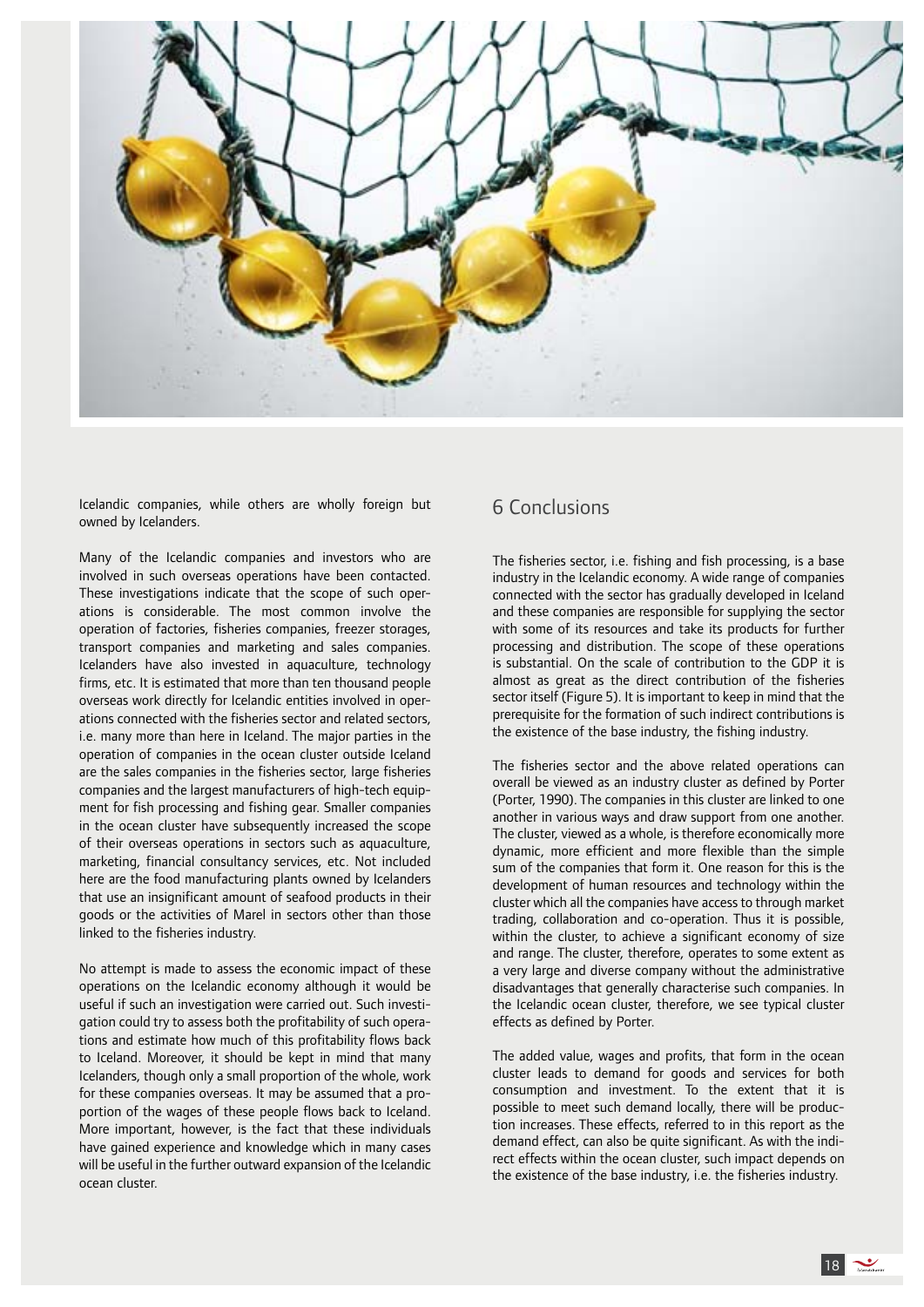Industry clusters tend to have some of the characteristics of a living organism. They can strengthen, grow in scope and may even grow off-shoots that may establish themselves in a new industry. Thus companies in the ocean cluster can grow and develop to the extent that they can begin manufacture for other industries, or even begin their own independent export. There are several examples of this in the Icelandic ocean cluster; Marel hf. is probably the best known. However, there is absolutely no guarantee that industry clusters will grow and prosper. Clusters can also wither and die away. This can happen if the base industry, on which the cluster rests, suffers setbacks such as those due to altered operational conditions or less favourable competitive conditions.

To date, the Icelandic ocean cluster has clearly been undergoing a growth and development phase. This can be seen from the fact that a large and growing aspect in the ocean cluster is the independent export of goods by companies in the cluster. Examinations indicate that Icelandic companies that have grown out of the Icelandic ocean cluster and are engaged in their own exports have returned ISK 42bn in export value in 2010. For comparison,

The conclusions in Table 4 indicate that the ocean cluster's direct and indirect contribution to the national economy may be approximately 26% of the GDP. Based on this percentage it would be appropriate to consider that approximately 26% of jobs in Iceland, or about 45,000 jobs, can be traced to the ocean cluster. However, we believe this to be an overestimation. The reason is that in the base sectors of the ocean cluster, in particular the traditional fisheries industry, profits are typically much greater than in other industries in the economy and the ratio between wages and added value lower. In addition, wage terms in the ocean cluster are typically better than the national average and therefore fewer jobs support the wage aspect of the added value. For this reason we consider it more likely that the ocean cluster directly or indirectly supports 15–20% of jobs in Iceland, or 25,000 to 35,000 jobs.

Earlier investigations indicated that the fisheries industry is responsible for 25,000 jobs (Agnarsson and Arnason, 2007). This assessment accords with the lower limits above. We believe that the number of jobs created by the fisheries industry may be somewhat higher, for a number of reasons. Firstly, we have reasoned that the direct and indirect contribution of the ocean cluster is much greater than the fishing industry's, as such. The impact of the ocean cluster on job creation is likewise greater. Secondly, in the statistics previously compiled on the fisheries industry, no

Table 4. Estimated contribution of the ocean cluster to the GDP 2010 Percentages of the GDP

| <b>Fisheries industry:</b>              | % of GDP |
|-----------------------------------------|----------|
| Direct contribution                     | 10.20%   |
| Indirect contribution                   | 7.30%    |
| Demand effect                           | 7.00%    |
| Other export operations of the Cluster: | 1.50%    |
| Total                                   | 26.00%   |

it may be mentioned that the export value of seafood products during that year was approximately ISK 220bn. Although many of our interviewees were not able to estimate their growth over the next few years, both due to uncertainties regarding fisheries management in Iceland and instabilities in domestic and foreign economies, it is clear that many of the companies have considerable expectations to further expand overseas and hope for a 10-15% annual growth in their export operations over the next few years.

Our assessment of the direct and indirect contribution of the ocean cluster to the GDP, its demand effect and the independent export operations that have grown in the cluster, is summarised in Table 4.

In other words, the total contribution to the GDP is approximately 26%. It should be noted that this assessment is subject to considerable uncertainty. The greatest uncertainty involves the demand effect and the added value that the other export operations of the cluster create. We believe, however,

examination has been carried out on the independent export operations that have developed in various industries connected with the fisheries industry and which have gradually gained an independent base. Our research indicates that the number of jobs in these sectors is over 2,200. In our opinion, the number of jobs in independent export operations connected to the fisheries industry is as follows:

| <b>Sectors</b>                                | Jobs       |
|-----------------------------------------------|------------|
| Technology companies                          | 550        |
| Transportation                                | 450        |
| End product processing classified as industry | 300        |
| Bioactive compounds                           | 50         |
| Aquaculture                                   | 250        |
| Sales and marketing companies                 | 100        |
| Research and consultancy                      | 150        |
| Other companies                               | 400        |
| Total                                         | 2.250 jobs |

No statistics on the development of these jobs over the past few years are available. However, it is clear that there have been considerable increases, with the exception of aquaculture, in all these sectors.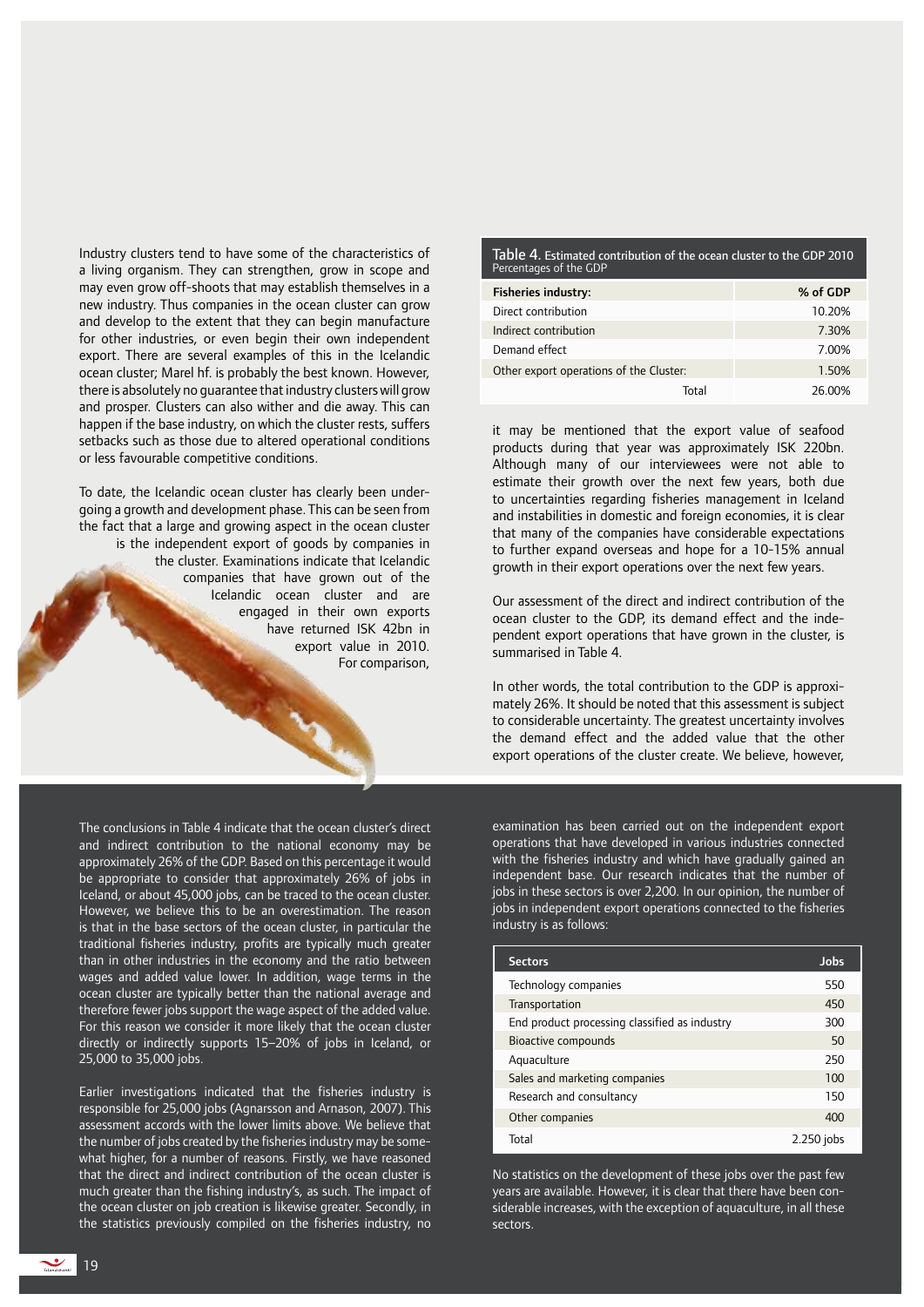that we have been conservative in our assessment of these figures and there is therefore a greater likelihood of underestimation than overestimation in this report. What strengthens this conclusion is that it is similar to the overall assessment of the fisheries industry's contribution to the GDP that can be found in an article by Ragnar Arnason and Sveinn Agnarsson (2006) and Agnarsson and Arnason (2007) which is based on a completely different methodology. For further comparison, it is worth mention the fact that investigations into the economic impact of ocean clusters in countries such as Ireland, the UK, Canada and New Zealand, indicate that the economic impact of ocean clusters in these countries is between 1.5-5% (Morrissey et al, 2011). Based on the direct contribution of the fisheries industry to the GDP in these countries, this estimate involves a significantly greater demand effect than we have assumed in Table 4.

One of the main goals of this report is to explain how a dynamic base industry, in this case the fishing industry, can form the foundation for a diverse range of other industries that may subsequently become considerably larger than the initial base industry. There are numerous examples of this overseas. For instance, not long ago the Netherlands were a leading force in flower growing in the world. Flower cultivation has now moved to other countries while the Netherlands have become a world leader in flower marketing and sales. Another example is of Finnish companies who serviced Nokia with a diversity of related operations connected with mobile phones, and have now established themselves

as the largest companies in the world in the field of various kinds of applications for mobile phones. The development of the Icelandic fisheries industry and the development of diverse related operations in the ocean cluster is merely one more example of the same phenomenon, i.e. how a dynamic base industry leads to a cluster of industries that multiply the contribution of the base industry to the GDP and can, moreover, create a new independent base industry.

If properly managed we may expect industries within the ocean cluster, such as support or related industries of the fishing industry or new technology start-ups connected to the fisheries industry, to be responsible for a considerable part of the export value within the ocean cluster in the future. Norway, for example, estimates that various knowledge sectors connected to the ocean cluster in Norway can grow from NOK 4bn in 2006 to around NOK 25bn by 2025 (The Royal Norwegian Society of Sciences and Letters, 2006). Thus these knowledge sectors, which in Norway created approximately 10% of exports linked to the ocean cluster in 2006, may generate approximately 25% of exports linked to the ocean cluster in 2025. Norway emphasises that in order for this to become a reality, the economic sector and the authorities will need to formulate comprehensive policies in this field.



There are no objective reasons preventing Iceland from achieving the same success as Norway in this field. In order to achieve such success, however, the authorities must avoid undermining the ocean cluster and must avoid weakening it by introducing irresponsible measures. Instead, the authorities should steer a different course and direct efforts toward nurturing the ocean cluster and making it easier for the cluster to grow and prosper, as other fisheries nations in the Atlantic are doing. A step in that direction should be to formulate a comprehensive public policy on strengthening and developing the cluster. Such policy formulation has not taken place. Interviews with the representatives of technology companies and other new industries in the ocean cluster have clearly shown that they feel that there is a lack of comprehensive public policy formulation for the cluster.

The Icelandic ocean cluster is the one factor of the Icelandic economic sector where our comparative advantage is greatest in comparison to other nations. It is, therefore, obviously sensible to make every effort to base the continued development of the Icelandic economic sector on this foundation. The ocean cluster is, and has been, the key support of the Icelandic economic sector. It has every capability of growing and strengthening and becoming one of the mainstays of Icelandic prosperity and providing new and diverse opportunities for future generations.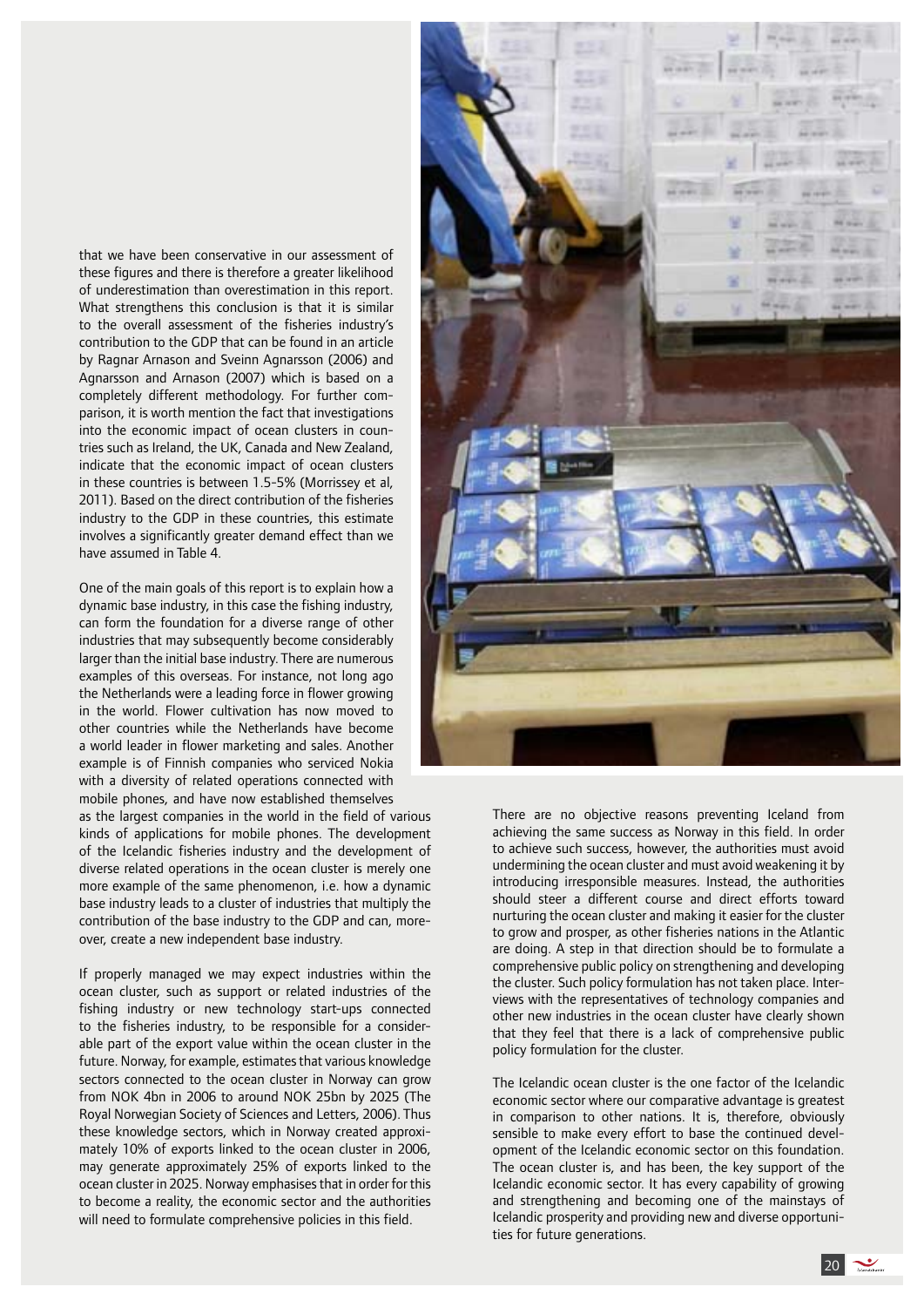# 7 Bibliography

Agnarsson, S. og R. Arnason. (2003). The Role of the Fishing Industry in the Icelandic Economy: A Historical Examination. Hagfræðistofnun W03:07.

Agnarsson, S. og R. Arnason. (2007). The Role of the Fishing Industry in the Icelandic Economy. Í T. Bjorndal, D.V. Gordon, R Arnason og U.R. Sumaila (eds.) Advances in Fisheries Economics. Blackwell Oxford, UK.

Andrews, R. B. 1953. Mechanics of the urban economic base: historical developement of the base concept. Land Economics, 161-167.

Bergman, E. M., & Feser, E. J. (1999). Industrial and regional Clusters: concepts and comparative applications. West Virginia: Regional Research institute.

Branson, W.H. 1972. Macroeconomic Theory and Policy. Harper & Row Publishers. NY.

European Commission (2004). Final Report on the Expert Group on Enterprise Clusters and Networks.

Foster, N. (2006). Exports, Growth and the threshold effects in Africa. Journal of Development Studies, 42(6), 1056-1074.

GSGislason & Associates Ltd. (2007) Economic Contribution of the Ocean´s Sector in British Columbia. Canada/British Columbia.

Hagfræðistofnun. 2007. Hlutur sjávarútvegs í þjóðarbúskapnum. C07:05. Hagfræðistofnun Háskóla Íslands. Reykjavík

Hagstofa Íslands. (2011). Þjóðhagsspá 2011-2016. Hagtíðindi. Hagstofa Íslands. (án dags.). hagstofan.is.

Iðnaðar- og viðskiptaráðuneyti. (1995). Tengsl iðnaðar og sjávarútvegs. Reykjavík.

Iversen, A., Klev, J.M., Bergersen, R.E., Storhaug, K., & Rotnes, R. (2011). Markeds- og verdikjedeanalyse. Fase 1 av prosjektet Value Propositions i nordisk marin sektor. Nofima.

Jón Þ. Þór. (2002). Sjósókn og sjávarfang; Saga sjávarútvegs á Íslandi (B. I Bindi). Akureyri: Bókaútgáfan Hólar.

Karl Friðriksson og Sævar Kristinsson (2006). Klasar. Samstarf í samkeppni. Impra, Reykjavík.

Kindleberger, C.P. 1989. Economic Laws and Economic History. Rafaele Mattioli Lectures. The Press Syndicate of the University of Cambridge. NY, NY.

Kindleberger, C.P. 1965. Economic Development. McGraw-Hill, NY.

KPMG endurskoðun (2010). Skýrsla KPMG endurskoðunar um áhrif gagnavers Verne Holding á atvinnulíf á Suðurnesjum sem kynnt var fyrir iðnaðarnefnd Alþingis.

Krumme, G. (1968). Werner Sombart and the economic base concept. Land Economics 44:112-16.

Linda B. Bryndísadóttir (2011). Ekki er allt sem sýnist. Mat á þjóðhagslegri arðsemi íslensks sjávarútvegs. BS ritgerð. Hagfræðideild HÍ.

Marine Institute (2007). Sea Change – A Marine Knowledge, Research and Innovation Strategy for Ireland 2007–2013.

North, D.C. (1955). Location theory and regional economic growth. Journal of Political Economy: 63(3): 243-267.

Park, S.-H. (1965). The economic base identification: An Appraisal. Land Economics, 382-386.

Porter, Michael E. (1990). The Competitive Advantage of Nation. Free Press, New York.

Ragnar Árnason og Sveinn Agnarsson, S. (2006). Sjávarútvegur sem grunnatvinnuvegur á Íslandi. Fjármálatíðindi 52.2: 17-32.

Ragnar Árnason og Þór Sigfússon. 2011. Umfang og horfur í tæknifyrirtækjum í sjávarklasanum Frumathugun á fjölda tæknifyrirtækja í sjávarklasanum, þróun og horfur. Íslenski sjávarklasinn. Reykjavík

Roy, N., Árnason, R., & Schrank, W. E. 2009. The identifiaction of economic base industries, with an application to the Newfoundland fishing. Land Economics 85 (4):675–691.

Stimson, R. J., Stough, R. R., & Roberts, B. H. (2006). Regional economic developement. Berlin: Springer Verlag.

Stynes, D.J. and Propst, D.B. (1992). A system for estimating local economic impacts of recreation and tourism. In. Measuring tourism impacts at the community level. S. Reiling (Ed). Maine Agr. Expmt. Sta. Misc.

The Royal Norwegian Society of Sciences and Letters (DKNVS) and Norwegian Academy of Technological Sciences (NTVA). 2006. Exploitation of

Marine Living Resources – Global Opportunities for Norwegian Expertise. Report #374. Oslo Tiebout, C. M. 1965. Exports and regional economic growth. The journal of Political Economy. 160-164.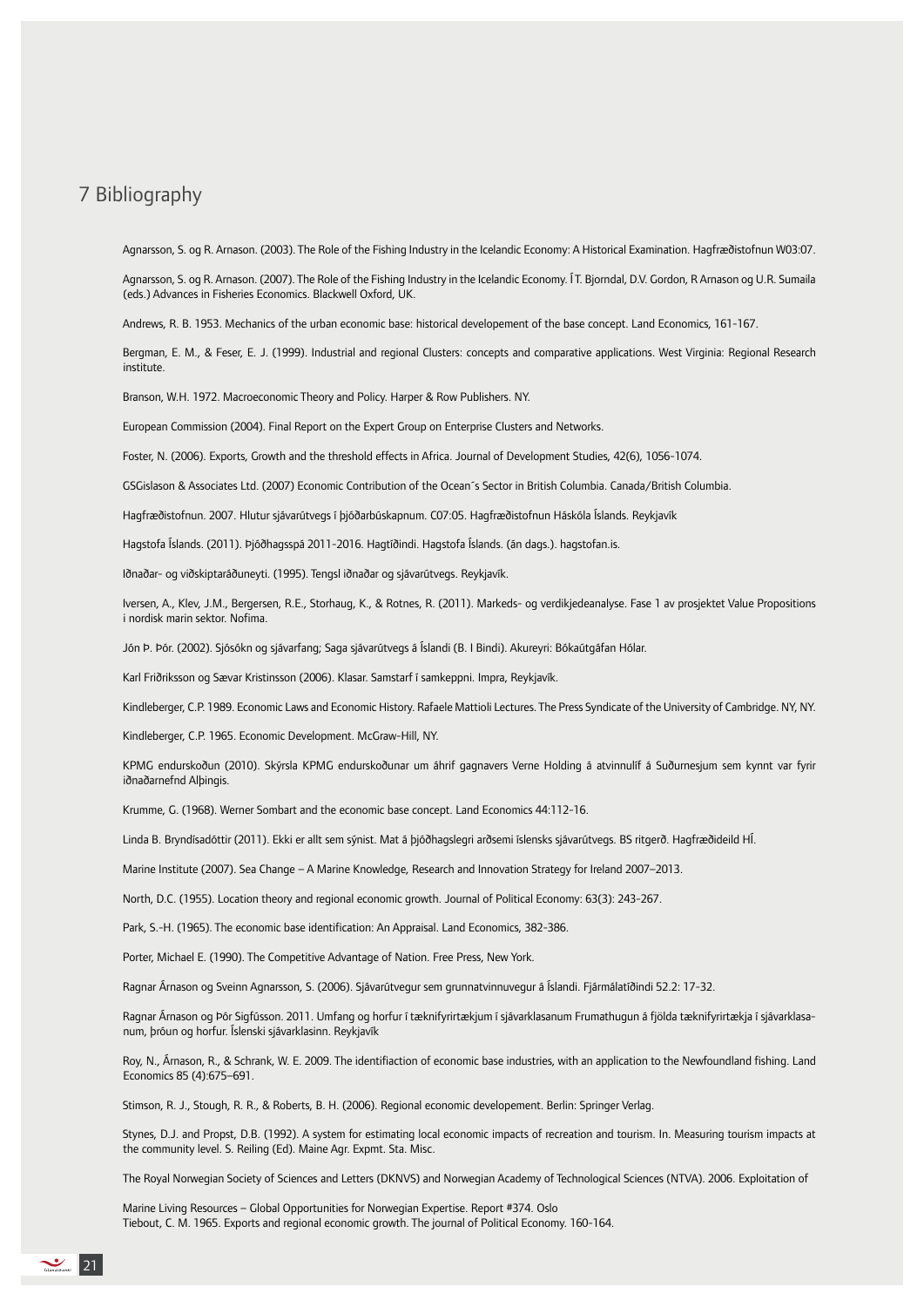# Appendix 1

Theoretical basis of measurements of the contributions of industries to the GDP

Statistics offices commonly collate data on added value in individual sectors and refer to these figures as a contribution to the GDP. Sometimes added value in related sectors, e.g. backward and forward connections, is added and referred to as the direct and indirect contribution of the sector to the GDP and even the multiplier effect of the sector. Methodology of this nature can be informative. It requires however, careful handling and can be extremely misleading. To see this it is sufficient to realise that if the contribution of all industries to the GDP were to be assessed in this manner, the results would be far, far greater than the actual GDP.

A necessary prerequisite for being able to examine the added value that forms in particular economic sectors or the sectors connected with it, with, e.g. added backward or forward linkages to the GDP, is that the industry is a base industry. All industries have economic bakward linkages and many also have economic forward connections. If, however, an industry is not a base industry, its contribution to the GDP is not independent in the sense that if the base industry in question stops operating, this industry will also stop operating. The added value in the sector is, in other words, completely dependent on the existence of the base industry (one or more). For this reason, it is not considered good methodology to examine the added value that forms within industries and which statistics offices measure, as their contribution to the GDP. This is justifiable only if the industry in question is a base industry. If it is not, the added value that the industry generates is in fact dependent on the operation of some base industry and would disappear if that base industry ceased operation. The clearest example of this is public services. Public services are typically measured with significant added value in national accounts. This added value, however, would of course not exist except for the fact that one or more base industries exist in the region and have attracted people and workers to the area. The same applies to various other industries operated by private entities.

Furthermore, it must be kept in mind that although it is a necessary prerequisite that the industry in question is a base industry in order for it to be possible to examine the added value generated by it, and connected industries, as an addition to GDP, this prerequisite is not sufficient. It is possible that there exist other possible base industries that could take up part or most of the slack if the base industry in question ceases operations. Thus one could, for example, imagine that the residents of a former mining town could turn to tourism and art sales following the closure of their mine. This industry would thereby become the base industry in the area, although the scope of activities would probably be somewhat less than previously and there would be some population decrease.

If new industries are established on the domestic market to supply the base industry with resources, such operations are referred to as the backward connection to the base industry. Bakward linkages involve the formation of added value, i.e. wages and profits, which is in addition to that created by the base industry. The same applies when new industries are created to further process products from the base industry, or transport such goods and distribute them to other markets. These are referred to as forward linkages and also involve the creation of added value in addition to that created by the base industry.

Together, the direct and indirect effects of the base industry on the GDP create a particular added value or contribution to the GDP. This contribution can be regarded as the additional contribution of the base industry to the GDP as it is created due to that industry´s existence and would disappear if the industry did not exist.

In addition to direct and indirect effects of the base industry on the GDP there is a third impact. This is the impact on the GDP that the demands of employees in the base industry, and its forward and backwards connections, create. To the extent that new companies and industries are established on the domestic market to meet these demands, the GDP grows by the equivalent of the added value formed thereby. These effects are of a different nature than the forward and bakward linkages and can be called an demand effect. How great the demand effect is on the GDP depends on conditions in the economy, not least the ability to meet increased consumption demands with domestic manufacture. However, it is clear that the impact can be substantial.

The base industry, together with its backward and forward connections, forms an industry cluster as defined by Michael Porter (1990). According to Porter, however, it is not possible to view the demand effect of the base industry as a part of the cluster. As a result, the cluster's contribution to the GDP consists only of the direct and indirect contribution of the base industry.



22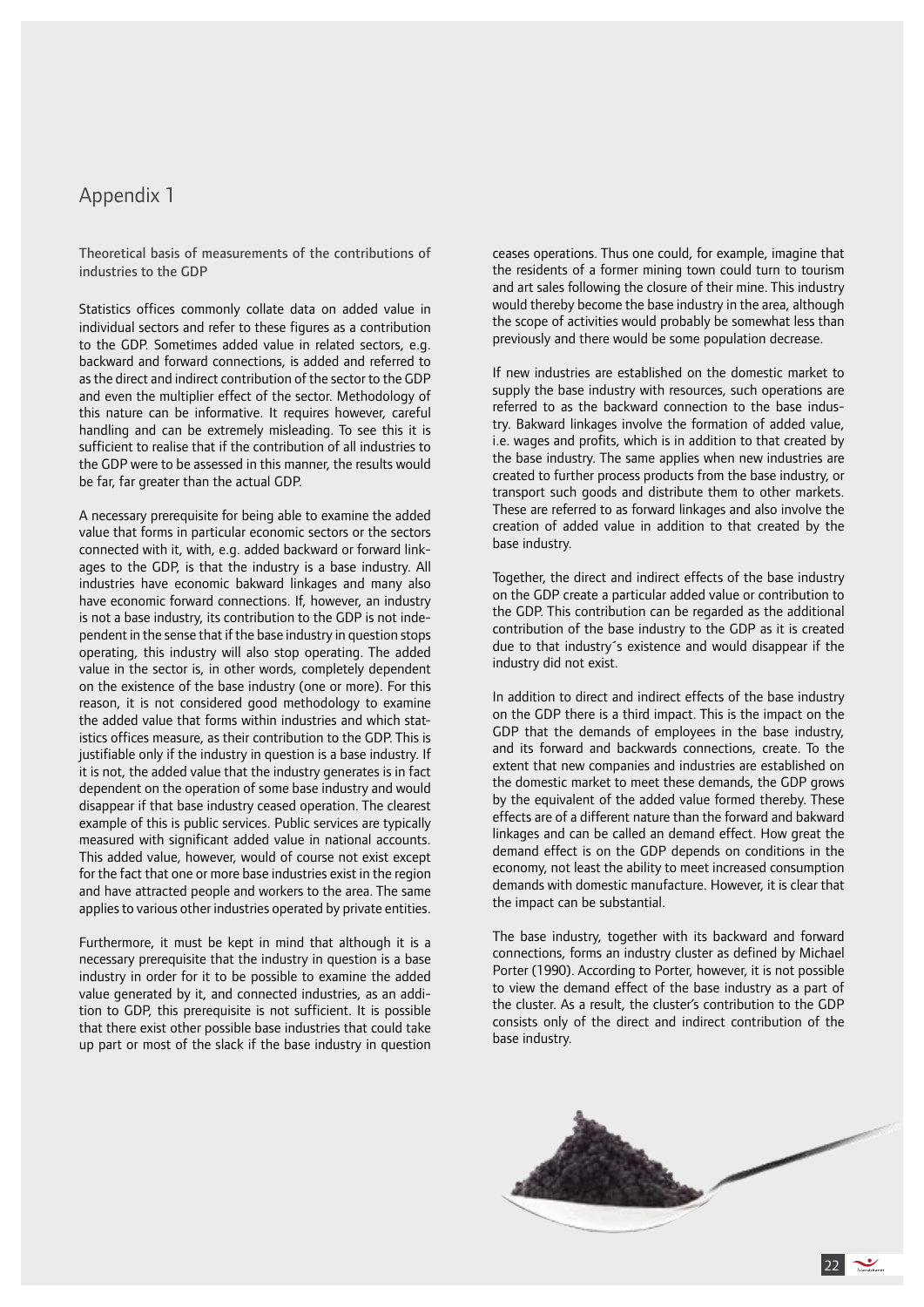# Disclaimer

#### This introduction was produced by Íslandsbanki hf.

The information in this summary is based on publicly available data and information from various sources deemed reliable. The information has not been independently verified by Íslandsbanki hf. which therefore does not guarantee that the information is comprehensive or accurate. All views expressed herein are those of the author(s) at the time of writing and may change without notice. Íslandsbanki hf. holds no obligation to update, modify or amend this summary or to otherwise notify readers or recipients of this summary in the event that any matter contained herein changes or subsequently becomes inaccurate.

This summary is informative in nature, and should not be interpreted as a recommendation to take, or not to take, any particular investment action. This summary does not represent an offer or an invitation to buy, sell or subscribe to any particular financial instruments.

Íslandsbanki hf. accepts no liability for any possible losses or other consequences arising from decisions based on information in this summary. Any loss arising from the use of the information in this summary shall be the sole and exclusive responsibility of the investor. Before making an investment decision, it is important to seek expert advice and become familiar with the investment market and different investment alternatives.

Various financial risks are at all times present during investment activities, such as the risk of no yield or the risk of losing the capital invested. It should further be noted that international investment includes risks related to political and economic uncertainties, as well as currency risk. Each investor's investment objectives and financial situation is different. Past performance does not indicate or guarantee the future performance of an investment.

Reports and other information received from Íslandsbanki hf. are meant for private use only.

This material may not be copied, quoted or distributed, in part or in whole, without written permission from Íslandsbanki hf.

This document is a brief summary and does not purport to contain all available information on the subject covered.

Regulator: The Financial Supervision Authority of Iceland (www.fme.is)

#### United States

Neither this report nor copies may be distributed in the United States or to recipients who are citizens of the United States due to restrictions stipulated in U.S. legislation. Distributing the report in the United States might be seen as a breach of the said legislation.

#### Canada

The information provided in this publication is not intended to be distributed or circulated in any manner in Canada and therefore should not be construed as any kind of financial recommendation or advice provided within the meaning of Canadian securities law.

#### Other countries

Laws and regulations of other countries may also restrict the distribution of this report.

This summary does not constitute any solicitation of services by Íslandsbanki hf. in the United States or Canada.

For further information relating to this introduction see: https://www.islandsbanki.is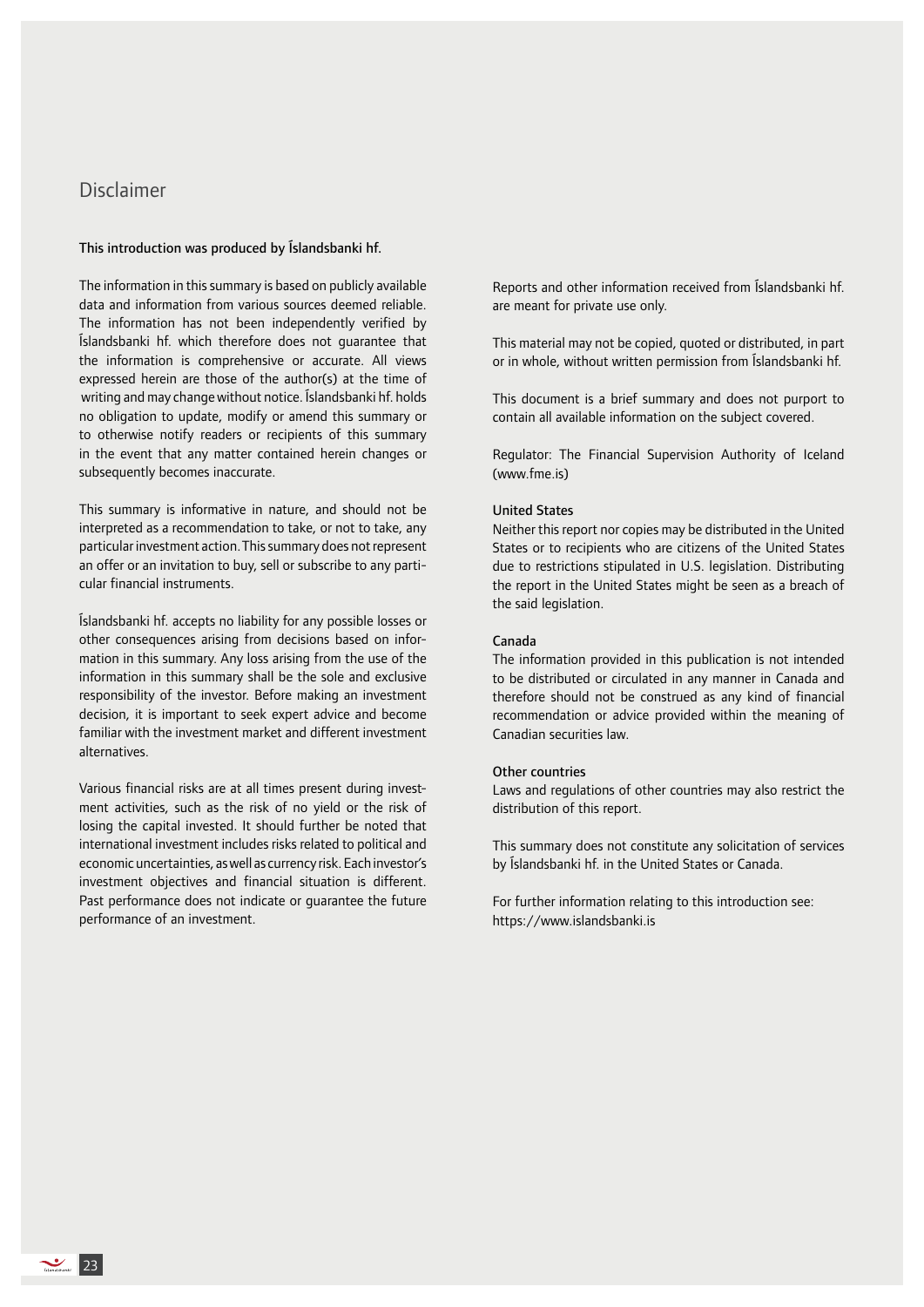The Icelandic Ocean Cluster likes to thank following founding companies of the Icelandic Ocean Cluster for support provided:

> Íslandsbanki Brim Eyrir Invest Samhentir Eimskip Síldarvinnslan Icelandair Cargo Samskip TM Hraðfrystihúsið Gunnvör (H-G)